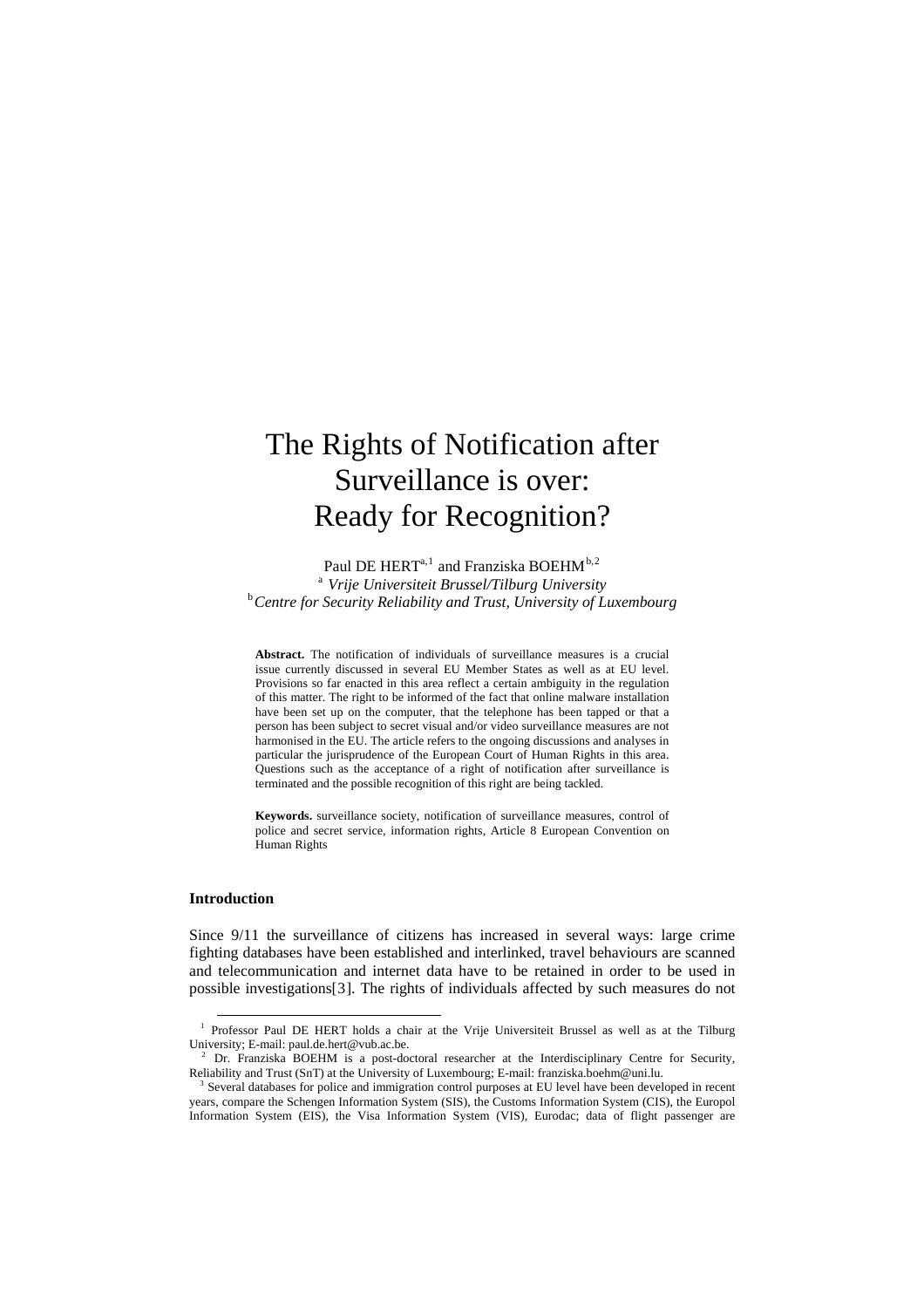always keep up with this fast developing field of different surveillance techniques. One crucial question currently discussed at EU as well as national level is therefore whether the individuals should be informed after they have been subjected to such measures. Provisions so far enacted in this area reflect a certain ambiguity in the regulation of this issue. While some Member States follow a quite transparent approach, others are more reluctant. The developments in the Member States, however, show a general tendency towards the establishment of a right to be informed. In Germany, for instance, public authorities are required to notify subjects in most of the cases after the termination of surveillance activities. The Belgian Constitutional Court has recently declared that the Belgian Secret Service Act violated the constitution because it did not provide for an active notification duty after the end of surveillance measures[[4](#page-1-0)]. The discussions in the Member States are reflected at European level as well. Already in 1987, the Council of Europe issued Recommendation R (87) 15 requiring the notification of individuals after they had been subject of surveillance measures. More recent case-law of the European Court of Human Rights (ECtHR) in respect to the purpose and necessity of secret surveillance measures, links the right of notification to the existence of effective safeguards against the abuse of monitoring powers and consequently to the effectiveness of remedies before the courts[[5](#page-1-1)]. Nonetheless, the Court's position in recent years was not perfectly clear. Although it seemed to be in favour of a notification duty, it hesitated to establish a general obligation. New developments seem to indicate that the ECtHR is becoming more favourable regarding the establishment of such a requirement. The paper aims at discussing the question of the right of notification after surveillance by reference to the case-law of the ECtHR and the EU instruments currently in force. First, it briefly examines the notification right enshrined in the EU Data Protection Directive 95/46 and second, it shows the development of this right at international level in the framework of the ECtHR, including a brief analysis of the national legal orders of Germany and Belgium. In the end, it ventures to suggest that a general notification duty in surveillance cases should be established.

# **1. The notification as an essential requirement in the EU Data Protection Directive**

In EU law, the notification of individuals about the processing of their personal data is one crucial aspect of the Data Protection Directive 95/46[ [6](#page-1-2) ]. In ordinary data protection law, the information provided to the data subject constitutes an important

transmitted to the US for analyses, compare: agreement between the European Union and the United States of America on the processing and transfer of Passenger Name Record (PNR) data by air carriers to the Unites States Department of Homeland Security (DHS), [2007] OJ L 204/18; similar plans to establish a comparable system allowing for the analyses of European flight passengers exist also at EU level: Proposal for a Directive of the European Parliament and of the Council on the use of Passenger Name Record data for the prevention, detection, investigation and prosecution of terrorist offences and serious crime, COM(2011) 32 final Brussels, 2.2.2011 and the data retention directive 2006/24, [2006] OJ L 105/54. 4

<span id="page-1-1"></span><span id="page-1-0"></span>Belgium Constitutional Court, case No. 145. 145. 145. September 2011 at para B.5. 5 *Weber and Saravia v Germany* Application No 54934/00, Admissibility, 29 June 2006 at para 135; *Association for European Integration and Human Rights and Ekimdzhiev v Bulgaria* Application No 62540/00, Merits, 28 June 2007 at para 90. 6

<span id="page-1-2"></span>Directive 95/46/EC of the European Parliament and of the Council of 24 October 1995 on the protection of individuals with regard to the processing of personal data and on the free movement of such data, [1995] OJ L 281/31.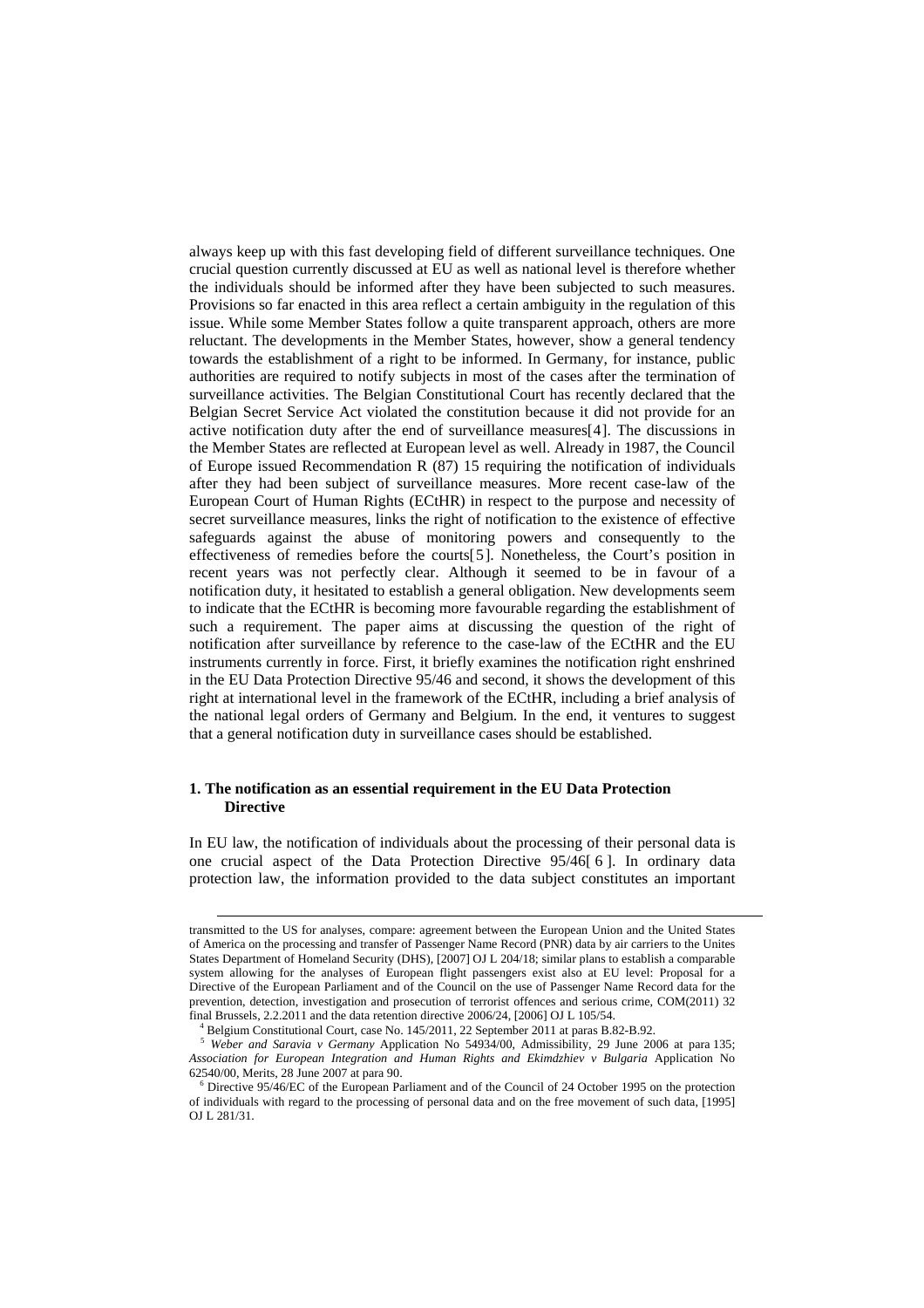element of a fair processing of personal data. Knowing that one's personal data are processed guarantees transparency and enables the person concerned to assess its own position and to adapt its behaviour to a given situation[[7](#page-2-0) ]. Foreseeability and the control of the use of personal information play an essential role in this context. Although, due to the former pillar structure, Directive 95/46 does not apply to security related data processing and therefore not to surveillance measures, it illustrates the general data protection standard applicable to ordinary data processing activities[[8](#page-2-1)].

Directive 95/46 distinguishes two situations with regard to information rights: first, data which have been obtained from the data subject and second, data which have been obtained by other means[[9](#page-2-2)] In both cases, information has to be provided irrespective of whether the individual applies for access to the data[[10](#page-2-3)] The information includes (a) the identity of the controller and of his representative, (b) the purposes of the processing for which the data are intended and (c) any further information, including information on the right to access and to rectify $[11]$  $[11]$  $[11]$ , in so far as such further information is necessary having regard to the specific circumstances in which the data are collected and to guarantee fair processing in respect of the data subject[[12](#page-2-5)]. As the individual concerned has not itself taken part in the process of data collection[[13](#page-2-6)], information on the categories of data must be additionally provided in the case that the information is not obtained from the data subject[[14](#page-2-7)].

Regulation 45/2001, which regulates the processing of personal data by the EU institutions and bodies, additionally adds information on the legal basis of the processing operation for which the data are intended, the time-limits for storing the data and the right to have recourse at any time to the European Data Protection Supervisor and the origin of the data, except where the controller cannot disclose this information for reasons of professional secrecy<sup>[[15](#page-2-8)]</sup> in so far as such further information is necessary, having regard to the specific circumstances in which the data are collected and to guarantee fair processing in respect of the data subject[[16](#page-2-9)].

<span id="page-2-0"></span> <sup>7</sup> Dammann and Simitis (eds), *EG-Datenschutzrichtline*, Commentary to Directive 95/46, Baden-Baden: Nomos Verlag, 1997, Article 10 at para 1; Ehmann and Helfrich (eds), *EG Datenschutzrichtlinie* – Kurzkommentar, Köln: Verlag Dr. Otto Schmidt, 1999, Article 10 at paras 25-28.

Article 3 of Directive 95/46, [1995] OJ L 281/31*.*

<sup>9</sup> Articles 10 and 11 of Directive 95/46, [1995] OJ L 281/31*.*

<sup>10</sup> Articles 10 and 11 of Directive 95/46, [1995] OJ L 281/31*.*

<span id="page-2-4"></span><span id="page-2-3"></span><span id="page-2-2"></span><span id="page-2-1"></span><sup>&</sup>lt;sup>11</sup> Such as the recipients or categories of recipients of the data, the existence of the right of access to and the right to rectify the data concerning the individual concerned. 12 Articles 10 (1) and 11 (1) of Directive 95/46, [1995] OJ L 281/31*.*

<span id="page-2-6"></span><span id="page-2-5"></span><sup>&</sup>lt;sup>13</sup> Dammann and Simitis (eds), *EG-Datenschutzrichtline*, Commentary to Directive 95/46, Baden-Baden: Nomos Verlag, 1997, Article 11 at para 4.<br><sup>14</sup> Article 11 (1) Directive 95/46, [1995] OJ L 281/31.<br><sup>15</sup> Information on the origin of the data is only provided if the information is not obtained from the data

<span id="page-2-8"></span><span id="page-2-7"></span>subject.<br><sup>16</sup> Article 12 (1) (f) Regulation 45/2001 of 18 December 2000 on the protection of individuals with

<span id="page-2-9"></span>regard to the processing of personal data by the Community institutions and bodies and on the free movement of such data, [2001] OJ L 8/1; compare also Court of First Instance: T-259/03 (judgment of 12 September 2007) Nikolaou v. Commission; In this case, Mrs. Nikolaou intended an action for damages, pursuant to the second paragraph of Article 288 EC, for her loss suffered following publication of information concerning an inquiry carried out concerning her by the European Anti-Fraud Office (OLAF) and OLAF's refusal to grant her access to the inquiry file and to supply her with a copy of its final report. In this case, the General Court stated that the rule of law requires that a person concerned shall be informed as soon as possible of the existence of an investigation as long as the information does not prejudice the ongoing investigation (for more information, see Boehm*, Information Sharing and Data Protection in the Area of Freedom, Security and Justice*, Springer 2012, p. 231.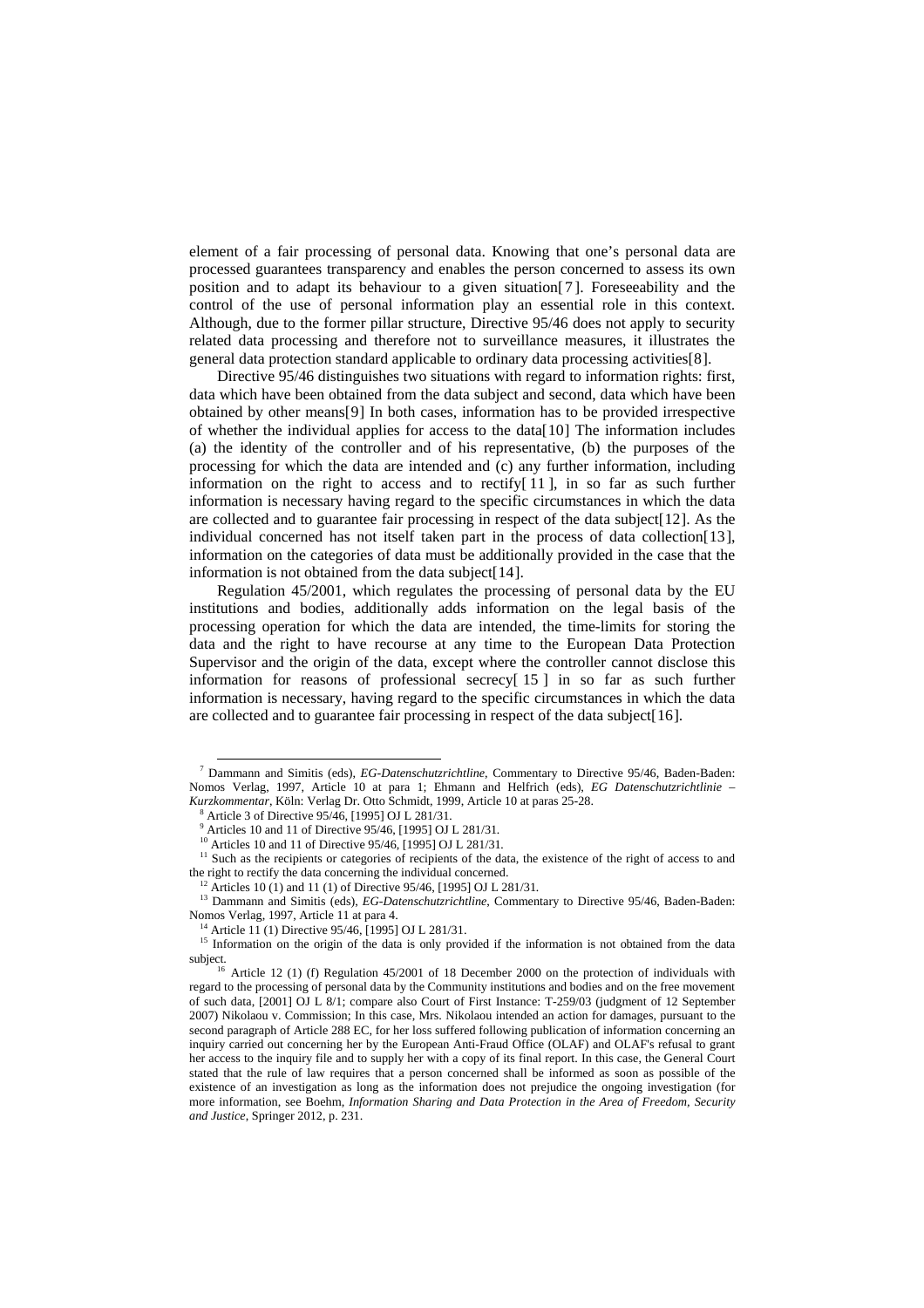Derogations exist in the event of processing for statistical purposes, historical or scientific research[[17](#page-3-0)]. When the information is not obtained from the data subject, the information must not to be given, if the 'provision of such information proves impossible or would involve a disproportionate effort or if recording or disclosure is expressly laid down by law'[[18](#page-3-1)]. Although the provision on the disproportionate effort allows for a certain discretion, Member States must nonetheless provide appropriate safeguards in these cases. Another important exception exists with regard to the freedom of expression. Article 9 of the Directive 95/46 allows to provide for exceptions and derogations for the processing of personal data for journalistic purposes or the purposes of artistic or literary expression, but, 'only if they are necessary to reconcile the right to privacy with the rules governing the freedom of expression'[[19](#page-3-2)].

In contrast to Directive 95/46 and Regulation 45/2001, a clear obligation to provide the data subject with information on the processing in the framework of police and judicial cooperation does not exist in the Framework Decision (FDPJ) regulating data processing in this specific area[ [20](#page-3-3) ]. The wording of the provision on the information of the data subject appears to be more a possibility rather than an obligation[[21](#page-3-4)]. None of the FDPJ provisions stipulates a clear obligation to inform the person concerned about the processing. Recital (26) FDPJ mentions that '…' it may be necessary to inform data subjects regarding the processing of their data '…'. Article 16 FDPJ further details that 'Member States shall ensure that the data subject is informed regarding the collection or processing of personal data by their competent authorities, in accordance with national law'[[22](#page-3-5)] Member States may additionally ask another Member State not to inform the data subject about data transferred from this first Member State to the other[[23](#page-3-6)].

Thus, whereas the notification of individuals in the EU is left to the Member States in police and judicial related activities, it is established in ordinary EU data protection law since 1995 and constitutes an important element of Directive 95/46. Transparency is regarded as 'a fundamental condition for enabling individuals to exercise control over their own data and to ensure effective protection of personal data'[[24](#page-3-7)]. With regard to future developments in this field, it is interesting to note that within the upcoming revision process of Directive 95/46, it is planned to increase the transparency for individuals by establishing a general transparency principle which goes beyond the current, above mentioned, information duties of Directive 95/46.

In addition, the scope of the new Directive should include the protection of personal data 'in the context of all EU-policies, including law enforcement and crime

<span id="page-3-1"></span><span id="page-3-0"></span><sup>&</sup>lt;sup>17</sup> Articles 10 (2) and 11 (2) Directive 95/46, OJ L 281/31; Articles 11 (2) and 12 (2) Regulation 45/2001, [2001] OJ L 8/1.

<sup>&</sup>lt;sup>18</sup> Article 11 (2) Directive 95/46, OJ L 281/31; Articles 12 (2) Regulation 45/2001, [2001] OJ L 8/1.<br><sup>19</sup> Article 9 Directive 95/46, OJ L 281/31.<br><sup>20</sup> Council Framework Decision 2008/977/JHA of 27 November 2008 on the p

<span id="page-3-3"></span><span id="page-3-2"></span>processed in the framework of police and judicial cooperation in criminal matters (FDPJ), [2008] OJ L

<span id="page-3-4"></span><sup>350/60.&</sup>lt;br><sup>21</sup> Opinion of the European Data Protection Supervisor on the Framework Decision 2008/977/JHA of 27 November 2008 on the protection of personal data processed in the framework of police and judicial cooperation in criminal matters, [2007] OJ C 139/1 at para 37. <sup>22</sup> Article 16 (1) FDPJ, [2008] OJ L 350/60.

<sup>&</sup>lt;sup>23</sup> Article 16 (2) FDPJ, [2008] OJ L 350/60.

<span id="page-3-7"></span><span id="page-3-6"></span><span id="page-3-5"></span><sup>&</sup>lt;sup>24</sup> Communication from the Commission to the European Parliament, the Council, the Social Committee and the Committee of the Regions on 'A comprehensive strategy on data protection in the European Union', COM(2010) 609 final of 4 November 2010, at para 2.1.1, p. 6.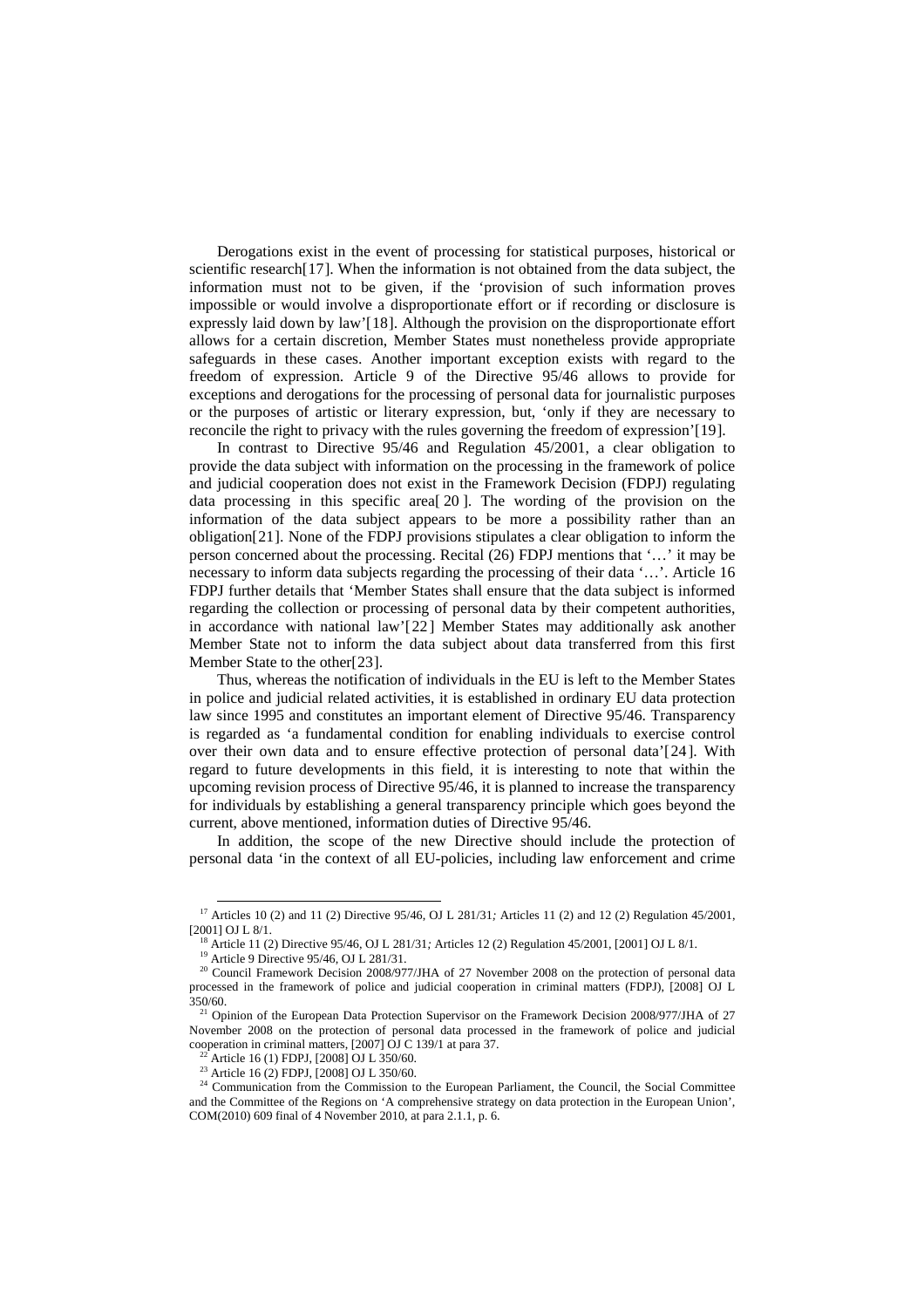prevention'[[25](#page-4-0)]. In a communication to the European Parliament and the Council of November 2010, the Commission concludes that the current information to be given to the individuals is 'not sufficient' and that it is therefore 'essential that individuals are well and clearly informed, in a transparent way, by data controllers about how and by whom their data are collected and processed, for what reasons, for how long and what their rights are if they want to access, rectify or delete their data'[[26](#page-4-1)]. Taking the existing provisions as well as the plans to amend Directive 95/46 into account, it seems that the importance of the notification of individuals in EU data protection law, including in security related matters, will increase in the future.

# **2. The right of notification in view of the Council of Europe**

Besides the notification duty enshrined in Directive 95/46, the Council of Europe has a long established tradition in the protection of individual rights against surveillance measures ordered by states. Already in 1978, in the case *Klass v. Germany* the ECtHR laid down essential criteria limiting the power of the states to enact surveillance measures by referring to the protection offered by the right to the protection of private life stipulated in Article 8 European Convention on Human Rights (ECHR). Since then, the ECtHR issued a number of judgements specifying the principles to be respected by states when they plan to implement security and surveillance legislation. The law permitting the surveillance measures must be sufficiently clear in its terms to give citizens an adequate indication of the conditions and circumstances in which authorities are empowered to resort to any measures of secret surveillance and collection of data[[27](#page-4-2)]. Moreover, 'because of the lack of public scrutiny and the risk of abuse intrinsic to any system of secret surveillance, the following minimum safeguards should be set out in statute law to avoid abuses: the nature, scope and duration of the possible measures, the grounds required for ordering them, the authorities competent to permit, carry out and supervise them, and the kind of remedy provided by the national law'[ [28](#page-4-3) ]. In this context, the ECtHR increasingly often discusses the question of whether a right to be informed of surveillance measures must exist to guarantee an effective remedy after the termination of the surveillance measure. While transparency and the control of the use of personal information play an essential role in data protection law in non-police related activities since the beginning of data protection legislation[[29](#page-4-4)], the information of individuals after surveillance has ended is a more recent development in the jurisdiction of the ECtHR. The EU instruments in this field, such as the above mentioned FDPJ, do not include a notification duty. The ECtHR however seems to have developed a more comprehensive protection in recent years

<span id="page-4-0"></span><sup>&</sup>lt;sup>25</sup> Communication from the Commission to the European Parliament, the Council, the Social Committee and the Committee of the Regions on 'A comprehensive strategy on data protection in the European Union', COM(2010) 609 final of 4 November 2010, at para 2.3, p. 13.<br><sup>26</sup> Communication from the Commission to the European Parliament, the Council, the Social Committee

<span id="page-4-1"></span>and the Committee of the Regions on 'A comprehensive strategy on data protection in the European Union', COM(2010) 609 final of 4 November 2010, at para 2.1.1, p. 6.

<span id="page-4-4"></span><span id="page-4-3"></span><span id="page-4-2"></span><sup>&</sup>lt;sup>27</sup> Shimovolos v Russia Application No 30194/09, Merits, 21 June 2011 at para 68.<br><sup>28</sup> Ibid.<br><sup>29</sup> At EU level. Articles 10 and 11 of Directive 95/46, OJ L 281/31 *and* Articles 11 and 12 of Regulation 45/2001, [2001] OJ L 8/1 ensure the information of the individual in activities not related to police work, compare above.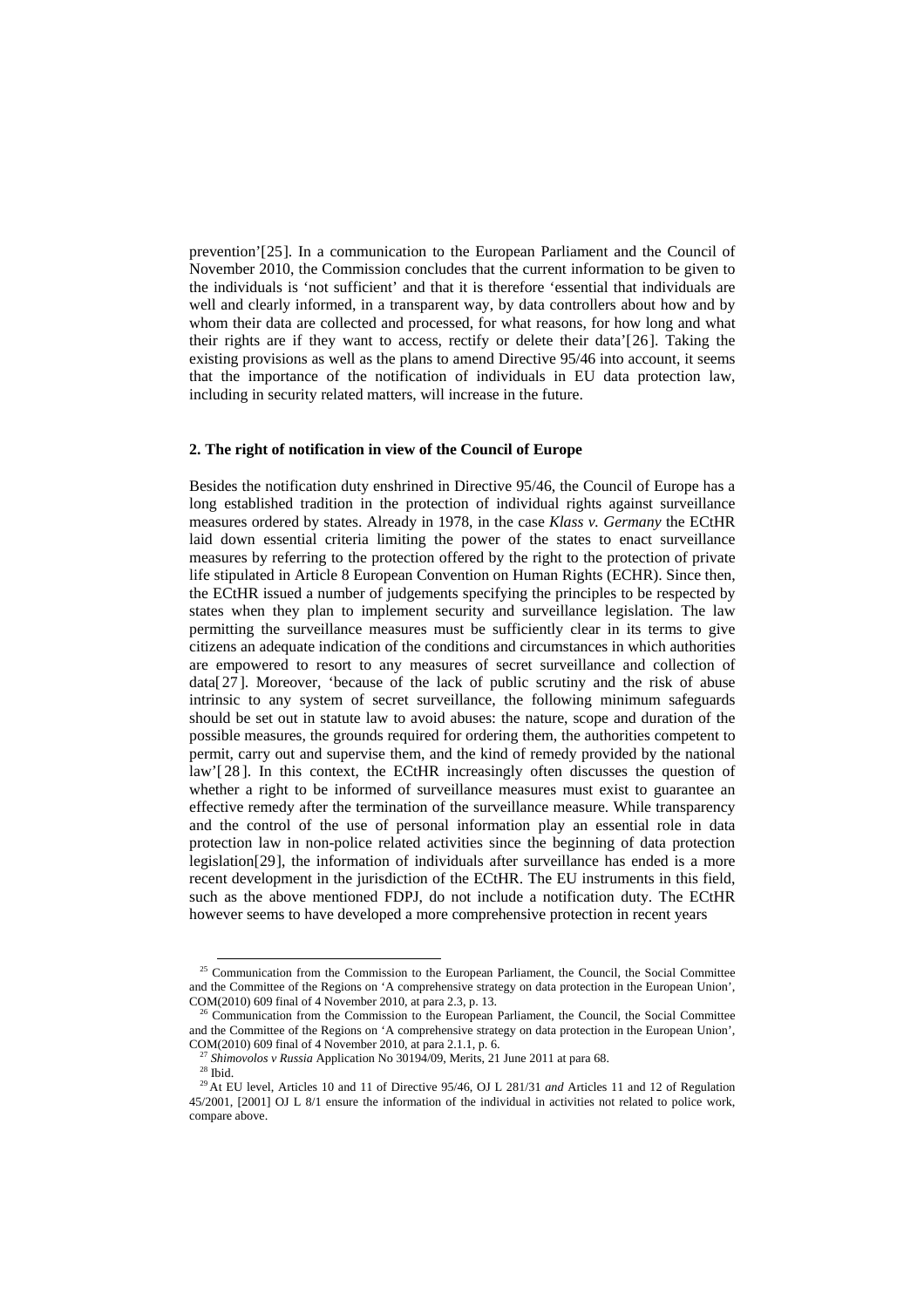## *2.1. First steps in 1978: notification in the case Klass v. Germany*

An early example of the protection offered by Article 8 ECHR against surveillance measures is the judgment in the case *Klass v. Germany* in 1978[[30](#page-5-0)]. In this case, the Court established key criteria which are still applicable in similar cases.

In *Klass v. Germany* the German government referred to the protection of national security and the prevention of crime to justify security legislation (G-10 Act) implementing secret mail, post and telephone surveillance in the aftermath of the terrorist threats of the 1970s. The applicants, lawyers, public prosecutors and judges, claimed among others that the G-10 Act empowers the authorities to monitor their correspondence and telephone communication without requiring the authorities to subsequently inform the persons concerned of the measures taken against them.

Prior to discussing the details of the law at stake, the Court had to clarify an important admissibility criterion concerning the applicants' victim status in surveillance cases. As neither of the applicants had already been the subject of concrete surveillance measures (at least not knowingly) and Article 34 ECHR does not permit individuals to complain against a law in abstracto, it was questionable whether the applicants could invoke the protection of Article 8 ECHR[[31](#page-5-1)]. The Court accepted that, due to the secrecy of the measures in question, and the establishment of a system of surveillance under which all German citizens could potentially have their mail, post and telecommunications unknowingly monitored, it was intolerable that the guarantees of Article 8 ECHR could be circumvented by the simple fact that the person concerned was kept uninformed of its violation [[32](#page-5-2)]. Therefore, the applicants could claim to be victim of a violation of Article 8 ECHR without proving that they had been the concrete target of secret surveillance measures[[33](#page-5-3)]. This argument plays an essential role, even today. It is not only important in surveillance cases, but also in the context of collective data processing measures where it seems to be impossible for an individual to demonstrate that precisely his/her personal data had been collected or processed. The Court clarified that the 'mere existence of the legislation' (G-10 Act) itself creates the threat of surveillance and that this danger necessarily attacks the 'freedom of communication between users of the postal and telecommunication services, and thereby constitutes an interference by a public authority with the exercise of the applicants' right' according to Article 8 ECHR[[34](#page-5-4)], irrespective of any measures in fact taken against them[[35](#page-5-5)].

In determining whether the interference through the establishment of surveillance legislation is justified, the ECtHR bases itself on two facts: Firstly, it recognises the technological progress made in espionage and surveillance techniques[[36](#page-5-6)]. Secondly, it refers to the development of terrorism in Europe in the years before 1978. The ECtHR held that:

Democratic societies nowadays find themselves threatened by highly sophisticated forms of espionage and by terrorism, with the result that the State must be able, in order effectively

<span id="page-5-6"></span><span id="page-5-5"></span>

<span id="page-5-4"></span><span id="page-5-3"></span><span id="page-5-2"></span><span id="page-5-1"></span><span id="page-5-0"></span><sup>&</sup>lt;sup>30</sup> Klass v Germany, A 28 (1978), 2 EHRR 214.<br><sup>31</sup> Ibid. at paras 33 and 37.<br><sup>32</sup> Ibid. at paras 36 and 37.<br><sup>33</sup> Ibid. at para 38.<br><sup>34</sup> Ibid. at para 41.<br><sup>35</sup> Compare also *Liberty and others v the United Kingdom* Applic para 56. 36 *Klass v Germany*, A 28 (1978), 2 EHRR 214 at para 48.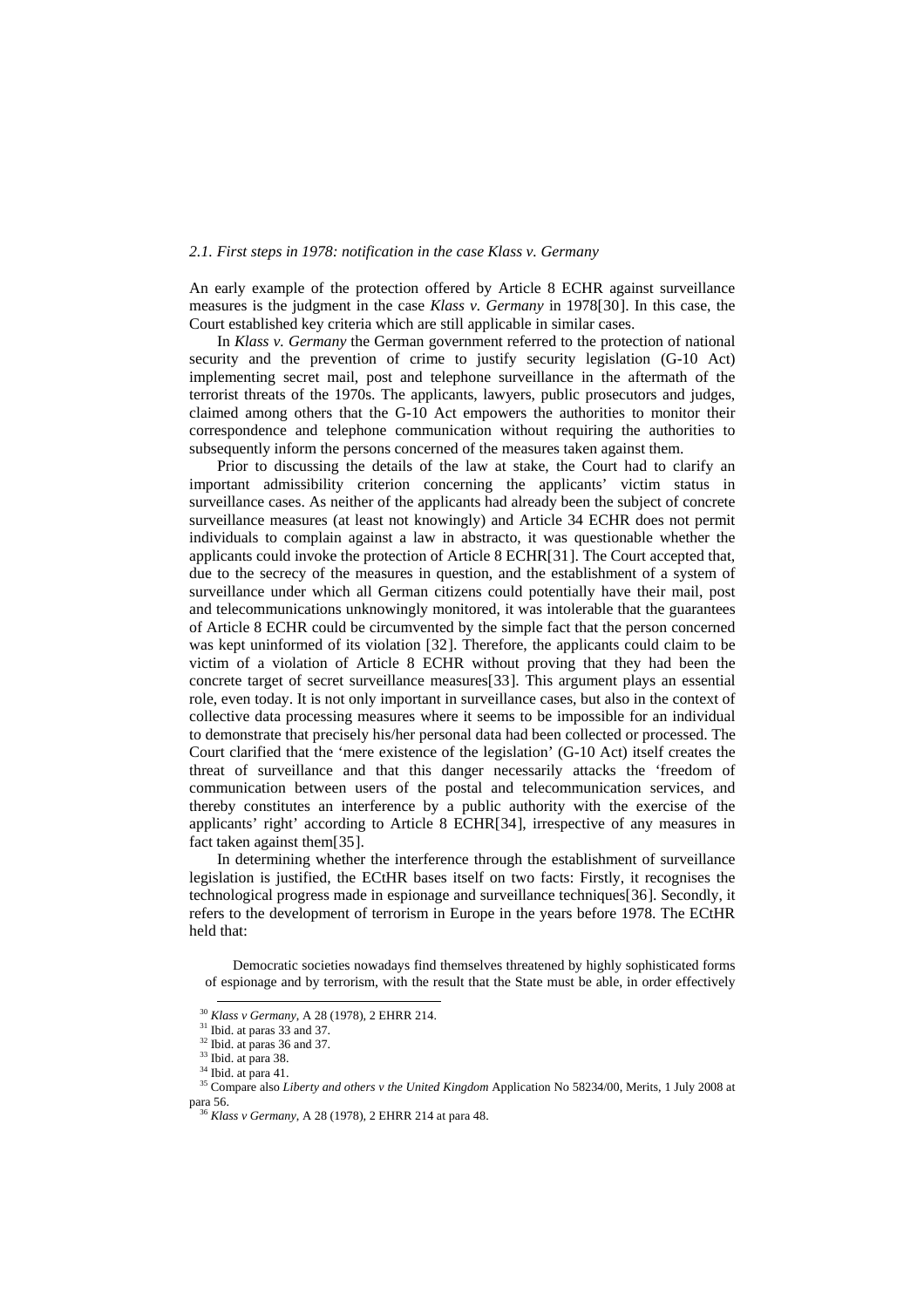to counter such threats, to undertake the secret surveillance of subversive elements operating within its jurisdiction. Therefore, the Court has to accept that the existence of some legislation granting powers of secret surveillance over the mail and telecommunications is, under exceptional conditions, necessary in a democratic society in the interests of national security and/or for the prevention of disorder or crime[[37](#page-6-0)].

Even though this statement was made in 1978, it exemplarily illustrates the Court's understanding with regard to secret surveillance measures and legislation enacted against terrorism. Member States enjoy a wide margin of appreciation relating to the implementation of counter terrorism measures. The Court, however, restricts its approach to the effect that it is nevertheless aware 'of the danger such a law poses of undermining or even destroying democracy on the ground of defending it'[[38](#page-6-1)]. It affirms that the member states may not, in the name of the struggle against espionage and terrorism, adopt whatever measures they consider appropriate[ [39](#page-6-2) ] It demands adequate and effective guarantees against abuse[[40](#page-6-3)].

One of the safeguards against abuse is constituted by the possibility to obtain a remedy in cases of misuse. In the view of the ECtHR, the notification guarantees the possibility to have recourse to the courts to be able to challenge the legality of the surveillance measures retrospectively and to ensure against abuses[[41](#page-6-4)]. To be able to claim a possible violation of the rights, an individual must be aware of the fact that he was the subject of surveillance measures. The Court puts much emphasis on this possibility and therefore links the question of notification to the possibility of independent control (at least a posteriori) and effective remedies before courts:

As regards review a posteriori, it is necessary to determine whether judicial control, in particular with the individual's participation, should continue to be excluded even after surveillance has ceased. Inextricably linked to this issue is the question of subsequent notification, since there is in principle little scope for recourse to the courts by the individual concerned unless he is advised of the measures taken without his knowledge and thus able retrospectively to challenge their legality[[42](#page-6-5)].

In the *Klass* case, the Strasbourg Court was satisfied with the solution found by the German Constitutional Court in the contested judgement. The German Court came to the conclusion that the 'person concerned must be informed after the termination of the surveillance measures as soon as notification can be made without jeopardising the purpose of the restriction'[[43](#page-6-6)]. This requirement, however, does not hinder long-term surveillance measures since, as long as the notification might jeopardise the purpose that provoked the surveillance, the notification must not be carried out. In addition, even if surveillance has stopped, the state is not necessarily obliged to immediately inform the person concerned. The Strasbourg Court recognises the argument of the German Constitutional Court that 'the fact of not informing the individual once surveillance has ceased cannot itself be incompatible with this provision since it is this

<sup>42</sup> Ibid. at para 57.

 <sup>37</sup> Ibid.

<sup>&</sup>lt;sup>38</sup> Ibid. at para 49.

 $^{\rm 39}$  Ibid.

<span id="page-6-3"></span><span id="page-6-2"></span><span id="page-6-1"></span><span id="page-6-0"></span><sup>&</sup>lt;sup>40</sup> They depend 'on all the circumstances of the case, such as the nature, scope and duration of the possible measures, the grounds required for ordering such measures, the authorities competent to permit, carry out and supervise such measures, and the kind of remedy provided by the respective national law', *Klass v Germany*, A 28 (1978), 2 EHRR 214 at para 50.

<span id="page-6-5"></span><span id="page-6-4"></span><sup>41</sup> *Klass v Germany*, A 28 (1978), 2 EHRR 214 at paras 56-57.

<span id="page-6-6"></span><sup>&</sup>lt;sup>43</sup> Ibid. at para 58.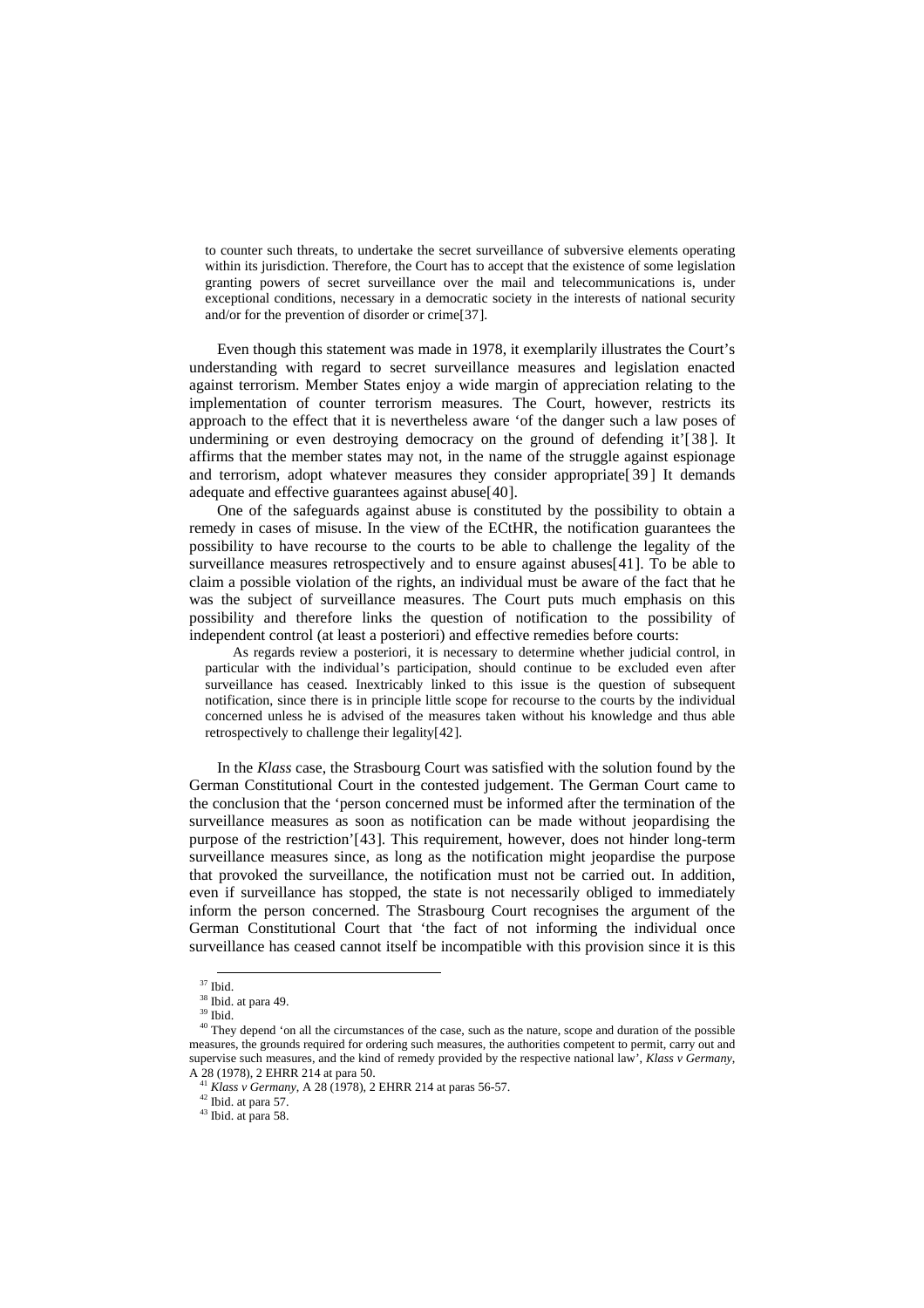very fact which ensures the efficacy of the interference' [[44](#page-7-0)]. Only after the risk of thwarting the investigation (even retrospectively) has been completely ruled out, the notification could be carried out. Summarising, the notification is in fact seen as a tool to guarantee effective remedies and independent control.

The Court concludes that the G-10 Act in principle complies with Article 8 ECHR as it lays down strict conditions regarding the implementation of surveillance measures and the processing of the information thereby obtained[ [45](#page-7-1) ]. From a present day perspective, the ECtHR used the *Klass* case as a first opportunity to stipulate basic principles balancing the state's secret surveillance powers against the rights of targeted individuals, in particular the right to be informed of the surveillance measures and the possibility of having recourse to the courts after termination of such measures[[46](#page-7-2)]. While, however, the notification was not seen as an indispensable criterion to comply with Article 8 ECHR, the Court put emphasis on the fact that the notification of the surveillance measure, taken without the knowledge of the person concerned, may represent one (of possibly other) tools to guarantee an effective remedy.

## *2.2. The notification duty of Recommendation R (87) 15 – the forgotten right in national and European legal frameworks?*

In addition to the case-law of the ECtHR in relation to the protection of individuals in police related activities, the Council of Europe was also the first European organisation issuing a recommendation attempting to regulate the use of personal data in the police sector in 1987[[47](#page-7-3)]. Principle 2.2. of Recommendation R (87) 15 is strongly reminiscent of the principles stipulated in the *Klass* case. It requires the notification of the individual concerned when data about him have been collected and stored without his knowledge, as soon as the object of the police activities is no longer likely to be jeopardised [[48](#page-7-4)]. Although all EU Member States are also members of the Council of Europe, this important principle was however not introduced in most of them. The German provision, subject to the *Klass* case, remains until today the most far reaching notification duty introduced in Europe. Article 101 (4) of the German Criminal Code does not only stipulate a duty to notify the targeted person, but also other persons who might have also been concerned by the surveillance measures. The notification duty includes traditional forms of surveillance (e.g. telephone tapping, acoustical observation of private premises, or surveillance through undercover agents) as well as newer surveillance techniques such as the use of IMSI-catcher[ [49](#page-7-5) ] or the use of profiling methods (Raster- und Schleppnetzfahndung). The duty to notify in German law is therefore part of the classical criminal procedure and an indispensable legal

<sup>&</sup>lt;sup>44</sup> Ibid.

<span id="page-7-1"></span><span id="page-7-0"></span><sup>&</sup>lt;sup>45</sup> Ibid. at para 52: 'The measures in question remain in force for a maximum of three months and may be renewed only on fresh application; the measures must immediately be discontinued once the required conditions have ceased to exist or the measures themselves are no longer necessary; knowledge and documents thereby obtained may not be used for other ends, and documents must be destroyed as soon as

<span id="page-7-3"></span><span id="page-7-2"></span>they are no longer needed to achieve the required purpose.'  $46$  Ibid. at para 39.  $47$  Recommendation R (87) 15 of the committee of ministers to member states regulating the use of personal data in the police sector, 17 September 1987. 48 Principle 2.2. of Recommendation R (87) 15: 'Where data concerning an individual have been collected

<span id="page-7-5"></span><span id="page-7-4"></span>and stored without his knowledge, and unless the data are deleted, he should be informed, where practicable, that information is held about him as soon as the object of the police activities is no longer likely to be

 $\overline{\text{M}}$  IMSI means international mobile subscriber identity.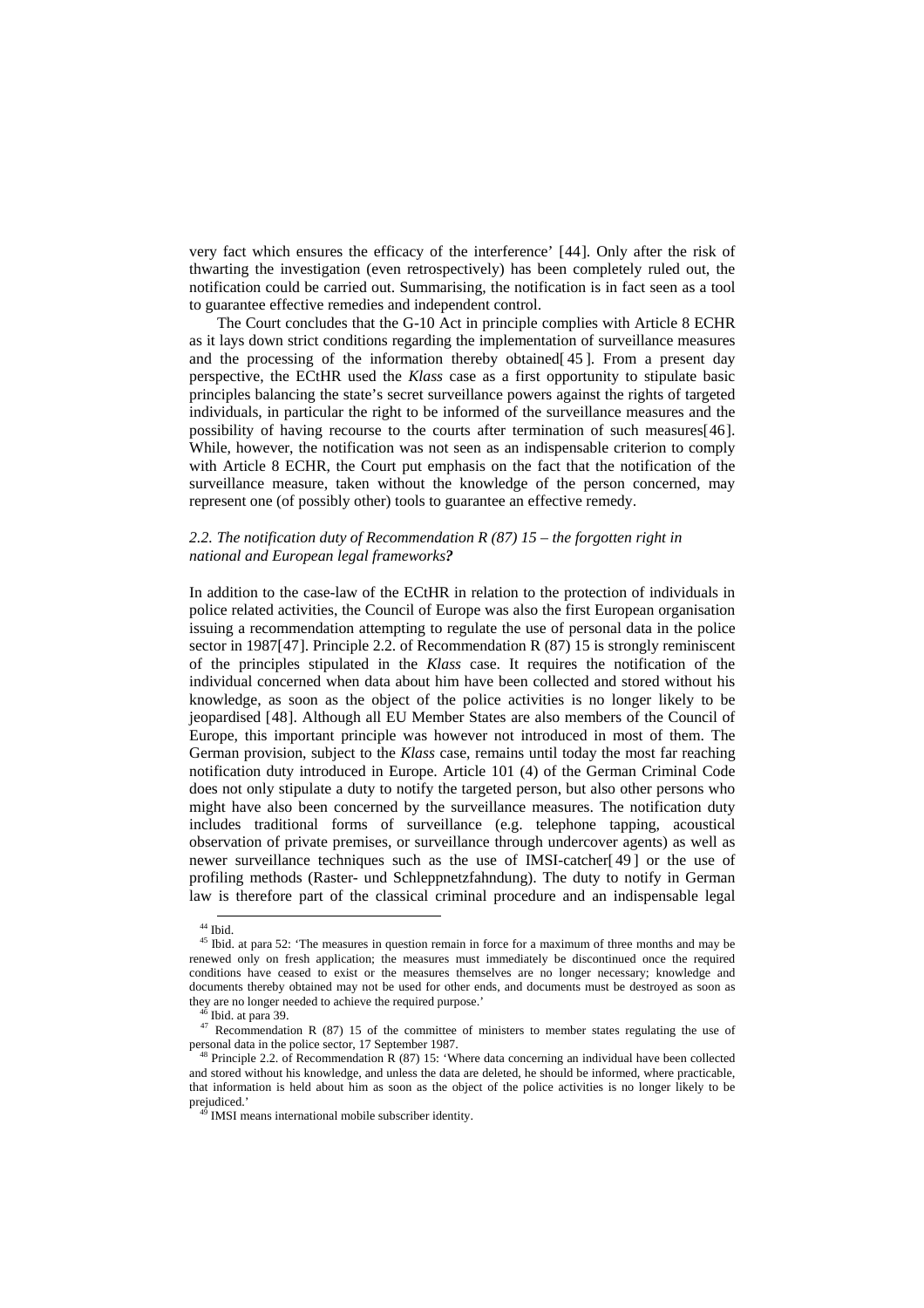requirement to be respected in the aftermath of surveillance measures. This right assures transparency within the framework of secret surveillance measures and enables the persons concerned to verify the legality of the surveillance measure afterwards.

A development raising hopes that the notification duty will be implemented in other Member States as well is the recent decision of the Belgian Constitutional Court on the powers and duties of the Belgian intelligence services. The background of this case dates back to 1998 where a general framework governing the intelligence and security services in Belgium was established spelling out their tasks and responsibilities. There were hardly any coercive or secret powers in the law of 1998. The services were entitled to gather and analyse information and to follow people, but not to interfere. Recently, the Act of 4 February 2010 on special intelligence methods by the intelligence and security services was passed and came into force on 1 September 2010[[50](#page-8-0)]. This Act changed a series of existing Acts and inserted provisions in the 1998 Act containing new far reaching powers for the secret services, so called special intelligence methods. These powers relate, among others, to: the possibility to put taps on phones, to enter homes of people suspected of being involved in terrorist activities without them knowing, or to detain and question people.

In September 2011, the Belgian Constitutional Court ruled for a partial annulment of the reform Act of February 2010. The demand to declare the Bill unconstitutional was lodged by the Flemish bar council and the francophone as well as germanophone bar councils. The case was joined with an action for the annulment of the Ligue des Droits de l'Homme. The Constitutional Court declared the Bill partly incompatible with the Constitution. In particular Article 2 § 3 of the 1998 Act, as rewritten by the 2010 reform, was declared unconstitutional. The provision which stated that a person, who has been subjected to a secret intelligence method like tapping or secret house searches, is only informed afterwards 'on request', was found contrary to the respect of human rights as enshrined in the Belgian Constitution and the ECHR. By reference to the case law of the ECtHR, in particular to the cases *Klass* and *Weber and Saravia v. Germany*, the Constitutional Court came to the conclusion that the relevant intelligence service itself must actively inform the person concerned as soon as it is possible without compromising the intelligence work[[51](#page-8-1)]. The omission of an active notification duty was taken very seriously by the Court as it observed that the question of notice is inseparable from the actual control and safeguards against abuse [[52](#page-8-2)]. By not notifying the citizens, every possibility to effective supervision and subsequent legality control would be excluded [[53](#page-8-3)]. It is worth mentioning that the arguments used by the Belgian Constitutional Court to underline the necessity of an active notification duty exactly mirror the reasoning of the ECtHR applied in the *Klass* case.

While at national level, Member States seems to recognise the notification duty in their legal orders, the situation at EU level is different. When now, almost 25 years after its recognition by the Council of Europe, looking at the concrete application of principle 2.2 of Recommendation R (87) 15 within the Europe's legal framework, it seems that the EU has forgotten about this right over the years. None of the existing instruments in police and judicial cooperation matters entail a similar right. Although most of the instruments in this area, for instance the Europol Decision or the Schengen

<span id="page-8-3"></span><span id="page-8-2"></span><span id="page-8-1"></span><span id="page-8-0"></span> <sup>50</sup> Loi du 4 février 2010 relative aux méthodes de recueil des données par les services de renseignement et de sécurité, Official Journal Belgium, 10 March 2010, No. 2010009144, p. 14916.<br><sup>51</sup> Belgium Constitutional Court, case No. 145/2011, 22 September 2011 at paras 88 and 92.<br><sup>52</sup> Ibid at para 86.

<sup>53</sup> Ibid at para 86.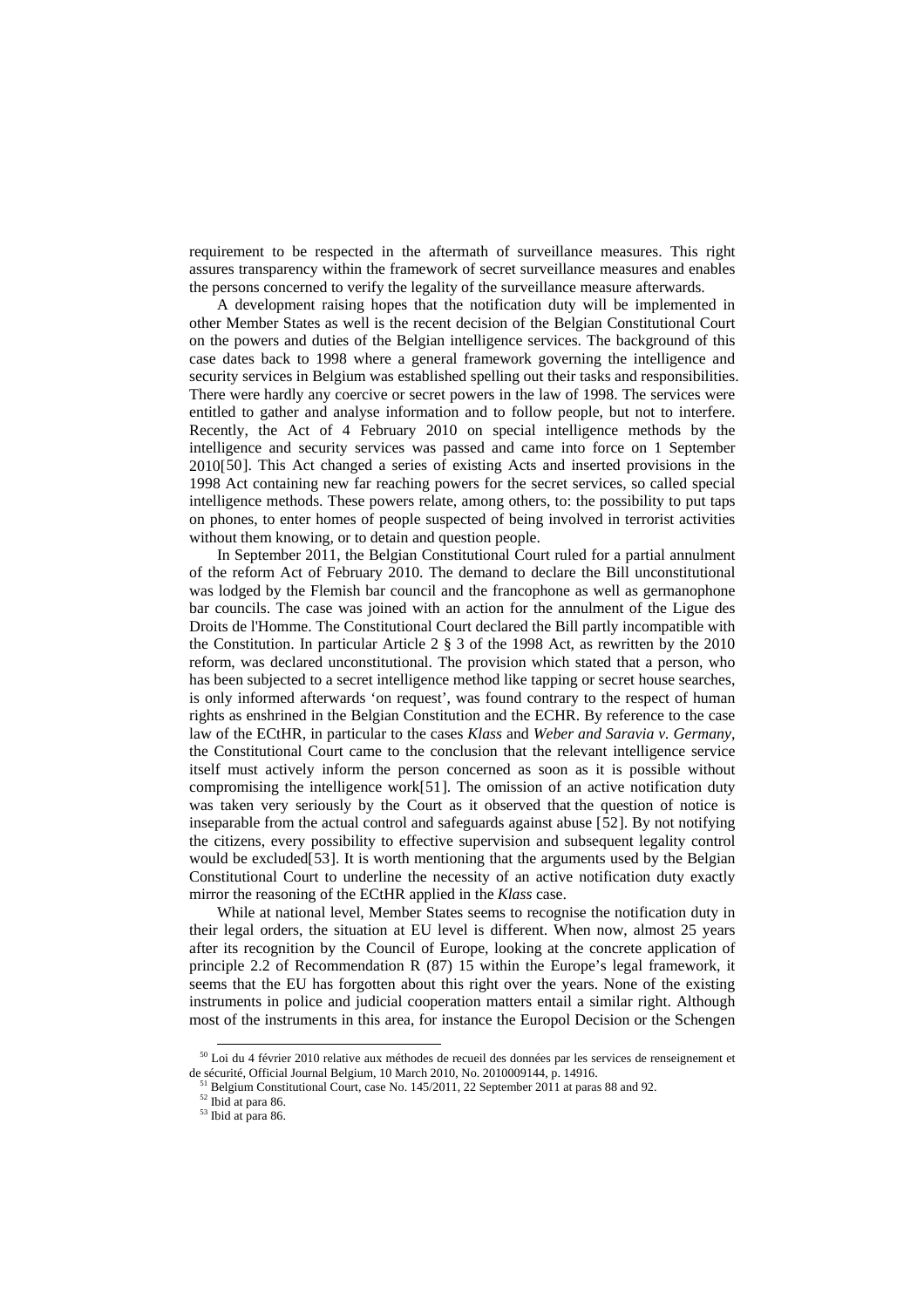Information System, refer in their legal bases to Recommendation R (87) 15[[54](#page-9-0)], they do not establish a notification duty. This lack of information does not only concern the missing notification in cases of surveillance, but also as it regards the entry of personal data in EU databases, the transfer of such data to other databases or even to third states. Individuals are informed at no point. In this context it is worth considering that not only (potential) criminals are concerned, but also individuals who have their data entered due to their special relation to a crime (witnesses, victims, contacts etc.).

*Diana Alonso Blas*, the data protection officer at Eurojust, argues in this context that the notification of contact persons after surveillance measures have ended 'could have [a] substantially negative impact on the reputation of that person [the person under surveillance], even if the investigation did not have any judicial consequence for the person as such'[[55](#page-9-1)]. When following this argument, the missing notification duty would have as a consequence that the notification is excluded in particular in sensitive cases in which the state never enacted judicial proceedings (and thus in cases in which the person under surveillance is innocent).

This however would run against the basic idea of principle 2.2 of Recommendation R (87) 15 which intends to enable individuals subjected to surveillance measures to enact infringement proceeding challenging the lawfulness such measures, at least retrospectively. As a result, every form of ex post control would be excluded in such cases. EU agencies such as Eurojust or Europol could therefore in various cases enact surveillance measure against persons without ever fearing that their measure will be subject to independent control in the future.

While in 1987 principle 2.2 of Recommendation R (87) 15 should be limited to situations in which the police decides to keep the collected data[[56](#page-9-2)], it is interesting to evaluate whether this restriction stipulated in the 1980s was upheld by the ECtHR in its following case-law.

## *2.3. Confirmation of the Klass findings: Weber and Saravia v. Germany*

In June 2006, almost 30 years after the *Klass* judgment, an amendment of the G-10 Act was again subject-matter before the ECtHR. In the case *Weber and Saravia v*. *Germany*, the applicants impugned the legality of four amendments which extended the powers of the secret service, referring to extended strategic monitoring, the transmission and use of personal data to the Federal Government including the Offices for the Protection of the Constitution and other authorities, the destruction of personal data as well as the failure to give notice of restrictions on the secrecy of telecommunications[[57](#page-9-3)]. The ECtHR examined in detail the applicant's complaints and established important basic principles of general application with which states have to comply when extending the powers of their secret services[[58](#page-9-4)]. To be in accordance

<span id="page-9-0"></span><sup>&</sup>lt;sup>54</sup> Compare recital 14 and Article 27 of the Europol Decision and recital 20 of the Decision establishing the second generation of the Schengen Information System.<br><sup>55</sup> Alonso Blas, 'Ensuring data protection in the field of police and judicial activities: some considerations

<span id="page-9-1"></span>to achieve security, justice and freedom', *ERA Forum* (2010), 233-250, in particular 243.<br><sup>56</sup> Point 44 of the explanatory memorandum of Recommendation R (87) 15 clarifies that 'this procedure

<span id="page-9-2"></span>will be unnecessary if the police has decided to delete the data collected unbeknown to the individual'.<br><sup>57</sup> Weber and Saravia v Germany, Application No 54934/00, Admissibility, 29 June 2006.<br><sup>58</sup> The ECtHR uses the prin

<span id="page-9-4"></span><span id="page-9-3"></span>standard of reference when it comes to the assessment of safeguards and guarantees against abuse, see for instance *Kennedy v the United Kingdom* Application No 26839/05, Merits, 18 May 2010 at para 158, and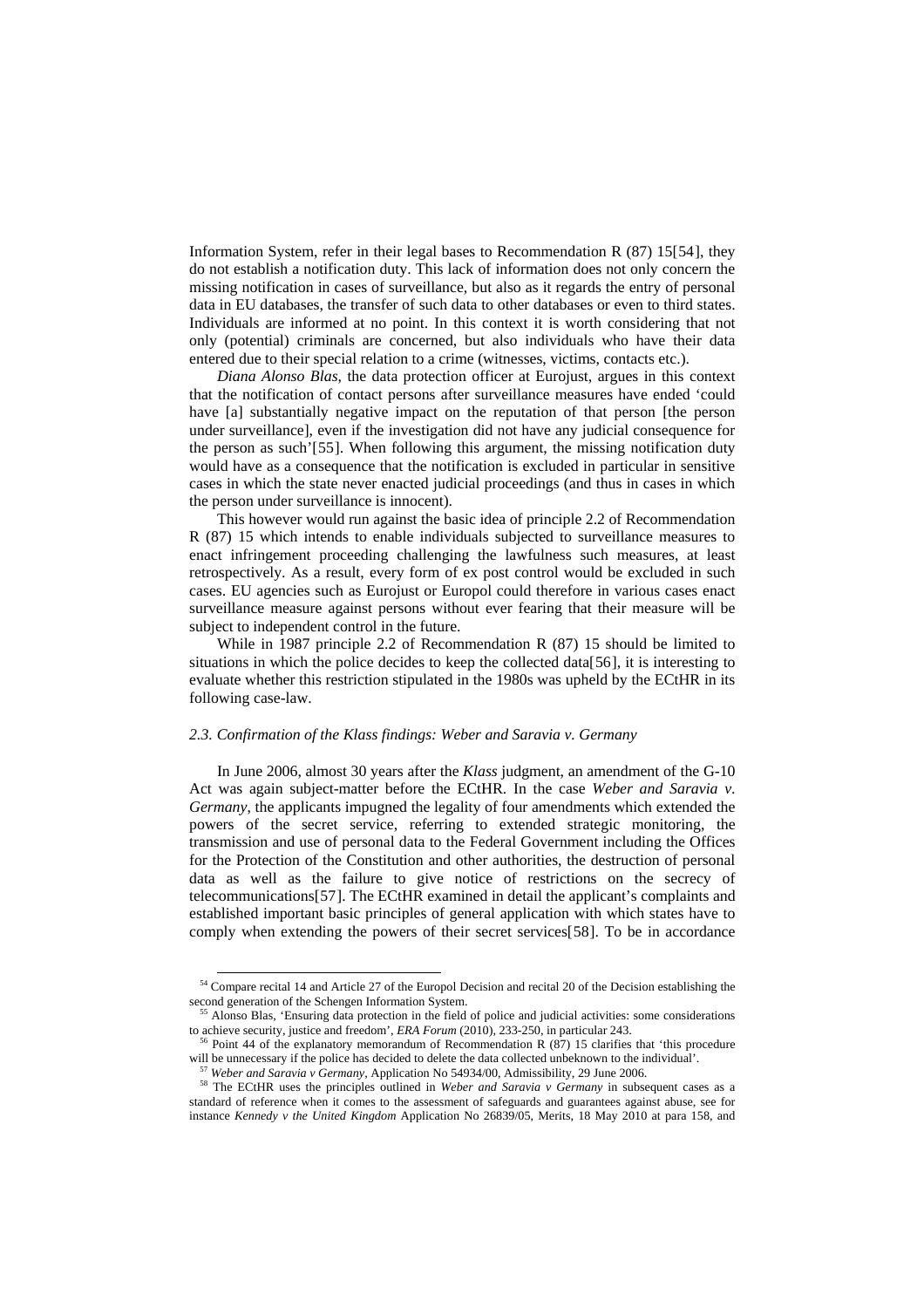with Article 8 ECHR specific and particular minimum requirements have to be fulfilled. The Court observes that before enacting strategic monitoring, a series of restrictive conditions have to be satisfied. Detailed safeguards against abuse have to be established. Examples are: the restriction of monitoring measures to a short period of time (for instance three months), immediate interruption of the measures if the conditions set out in the monitoring order were no longer fulfilled or the measures themselves were no longer necessary, as well as the destruction of data as soon as they were no longer needed to achieve the purpose pursued[[59](#page-10-0)]. Additionally, independent supervision (in this case a parliamentary board and a special commission) empowered with substantial power in relation to all stages of interception and the establishment of reporting duties, at least for the Federal Minister authorising monitoring measures, have to be provided [[60](#page-10-1)]. Detailed provisions must regulate storage and destruction of data[[61](#page-10-2)].

Concerning the subsequent notification of surveillance measures, the ECtHR referred to the findings of the *Klass* case and emphasised again that this question is closely linked to the effectiveness of remedies before the courts and therefore to the existence of effective safeguards against the abuse of monitoring powers[ [62](#page-10-3) ] Reminiscent of the *Klass* case, the Court however stressed that 'the fact that persons concerned by secret surveillance measures are not subsequently notified once surveillance has ceased cannot by itself warrant the conclusion that the interference was not 'necessary in a democratic society', as it is the 'very absence of knowledge of surveillance which ensures the efficacy of the interference'[[63](#page-10-4)]. By referring to the risk that the notification 'might reveal the working methods and fields of operation of the Intelligence Service', the ECtHR nonetheless adds that:

'…'as soon as notification can be carried out without jeopardising the purpose of the restriction after the termination of the surveillance measure, '…', information should be provided to the persons concerned[[64](#page-10-5)].

The Court observed that this requirement was fulfilled by the amended G-10 Act and found that the German Constitutional Court moreover strengthened the safeguards against abuse by hindering the obligation of notification from being circumvented[[65](#page-10-6)]. The possibility of not notifying the individual in cases in which the data were quickly destroyed after the surveillance measure, only applied in situations in which the data had not been used during the retention period.

1

<span id="page-10-0"></span>*Association for European Integration and Human Rights and Ekimdzhiev v Bulgaria* Application No 62540/00, Merits, 28 June 2007 at para 86.<br><sup>59</sup> Weber and Saravia v Germany Application No 54934/00, Admissibility, 29 June 2006 at para 114.<br><sup>60</sup> Ibid. at para 115.<br><sup>61</sup> Ibid. at para 116.<br><sup>62</sup> 'since there is in princip

<span id="page-10-4"></span><span id="page-10-3"></span><span id="page-10-2"></span><span id="page-10-1"></span>latter is advised of the measures taken without his or her knowledge and thus able to challenge their legality retrospectively', *Weber and Saravia v Germany* Application No 54934/00, Admissibility, 29 June 2006 at para 135. 63 Ibid. at para 135. 64 Ibid.

<span id="page-10-5"></span>

<span id="page-10-6"></span><sup>&</sup>lt;sup>65</sup> Ibid. at para 136.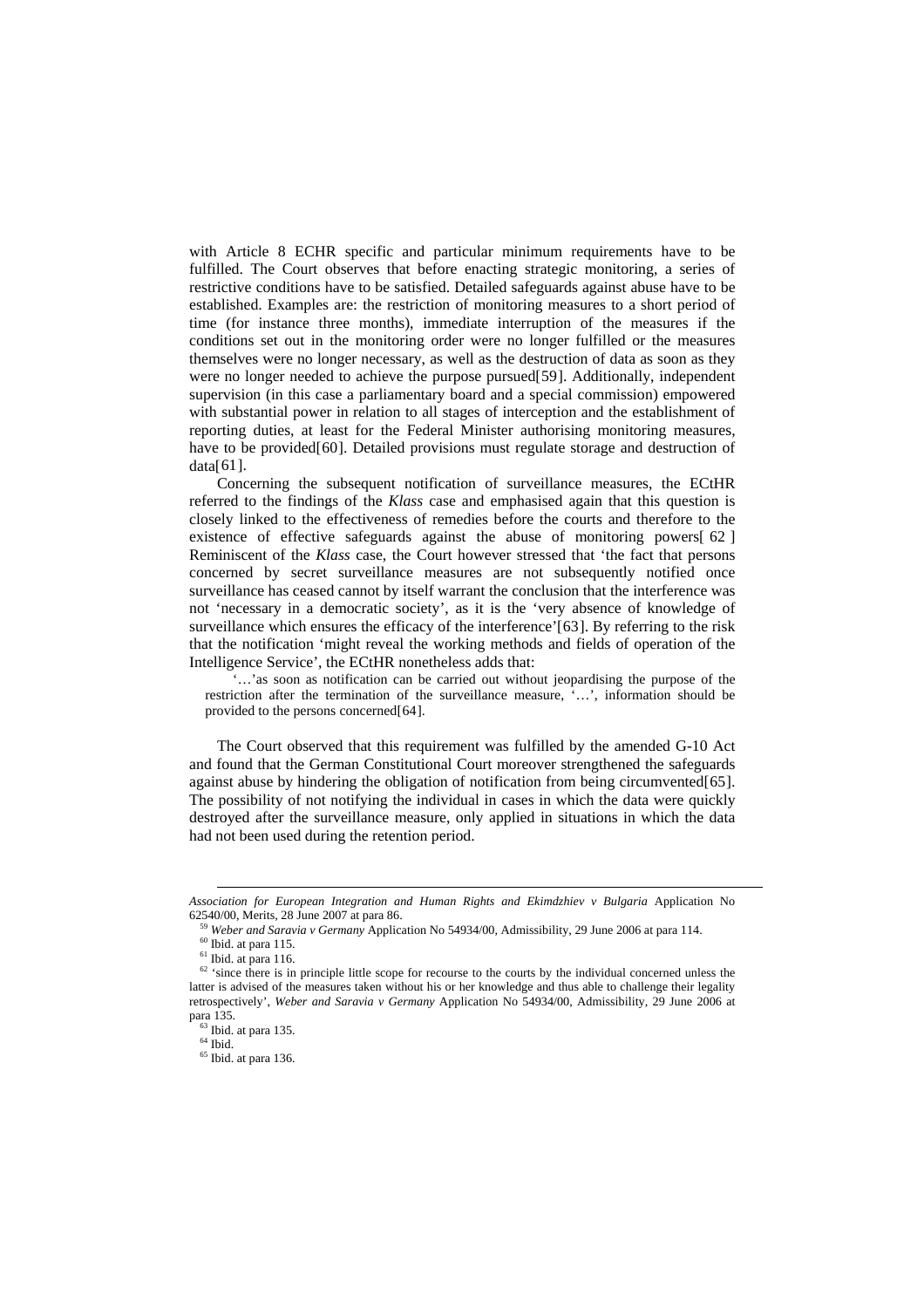In addition, the independent G-10 Commission [[66](#page-11-0)], supervising the application of the G-10 Act, had the power to decide whether the notification of an individual being monitored was necessary. These safeguards led the ECtHR to the conclusion that the G-10 Act sufficiently ensured that the individuals being monitored were notified in cases in which the notification could be reasonably carried out. In conclusion, the ECtHR found that adequate and effective guarantees existed against abuses of the State's strategic monitoring powers in the G-10 Act[[67](#page-11-1)].

The case *Weber and Saravia v*. *Germany* clearly shows a confirmation of the principles established in *Klass*. The Court even goes beyond Principle 2.2. of Recommendation R (87) 15, which only requires information in cases the data were kept by the police. In *Weber and Saravia*, the person concerned had to be informed in all cases in which the data were used by the police.

# *2.4. Recognition of the notification duty as an important safeguard against abuse: Ekimdzhiez v. Bulgaria*

Notification as a requirement to guarantee effective safeguards against abuse in the framework of surveillance activities also played an important role in the case *Association for European Integration and Human Rights and Ekimdzhiev v*. *Bulgaria.*  In this case in 2007 the ECtHR set limits to restrict sprawling powers of governmental secret surveillance. The ECtHR was faced with the Bulgarian 'Special Surveillance Means Act' (SSMA) which granted far reaching surveillance rights to the police and the Bulgarian secret service[[68](#page-11-2)]. The ECtHR compared the Bulgarian legislation with the German G-10 Act, subject-matter in *Weber and Saravia v*. *Germany* as well as in *Klass v*. *Germany*, and found that Bulgarian law did not comply with basic safeguards against the risk of abuse $[69]$  $[69]$  $[69]$ . The Court primarily based itself on four main arguments:

Above all, no external independent control assured compliance with the rules of the SSMA. There was no independent review of the implementation of secret surveillance measures or compliance with warrants authorising the use of such means. Nor was there any control over whether the secret service faithfully reproduced the original data in the written record or whether the data were destroyed within the legal time limit if surveillance has proved fruitless[ [70](#page-11-4) ]. Solely the Minister of Internal Affairs – who was directly involved in the commissioning of special means of surveillance and whose competences of control were not set out in the law – was entrusted with a certain overall control. Moreover, the ECtHR identifies an apparent lack of regulations precisely specifying the manner of screening the intelligence obtained through surveillance, the procedures for preserving its integrity and confidentiality and the procedures for its destruction[[71](#page-11-5)]. In addition, the ECtHR refers

<span id="page-11-0"></span> <sup>66</sup> The G 10 Commission consists of a president who is qualified to hold judicial office and three additional members who are appointed by the Parliamentary Supervisory Board for the duration of one legislative term and who are independent in the exercise of their functions, compare *Weber and Saravia v Germany*

<span id="page-11-2"></span><span id="page-11-1"></span>Application No 54934/00, Admissibility, 29 June 2006 at para 25.<br>
<sup>67</sup> Weber and Saravia v Germany Application No 54934/00, Admissibility, 29 June 2006 at para 137.<br>
<sup>68</sup> Association for European Integration and Human Rig

<span id="page-11-3"></span><sup>&</sup>lt;sup>69</sup> Ibid. at para 93.<br><sup>70</sup> Ibid. at para 85; to the lack of supervision, see also: Volokhy v Ukraine Application No 23543/02, Merits,

<span id="page-11-5"></span><span id="page-11-4"></span><sup>2</sup> November 2006 at paras 42-54. 71 Association for European Integration and Human Rights and Ekimdzhiev v Bulgaria Application No 62540/00, Merits, 28 June 2007 at para 86.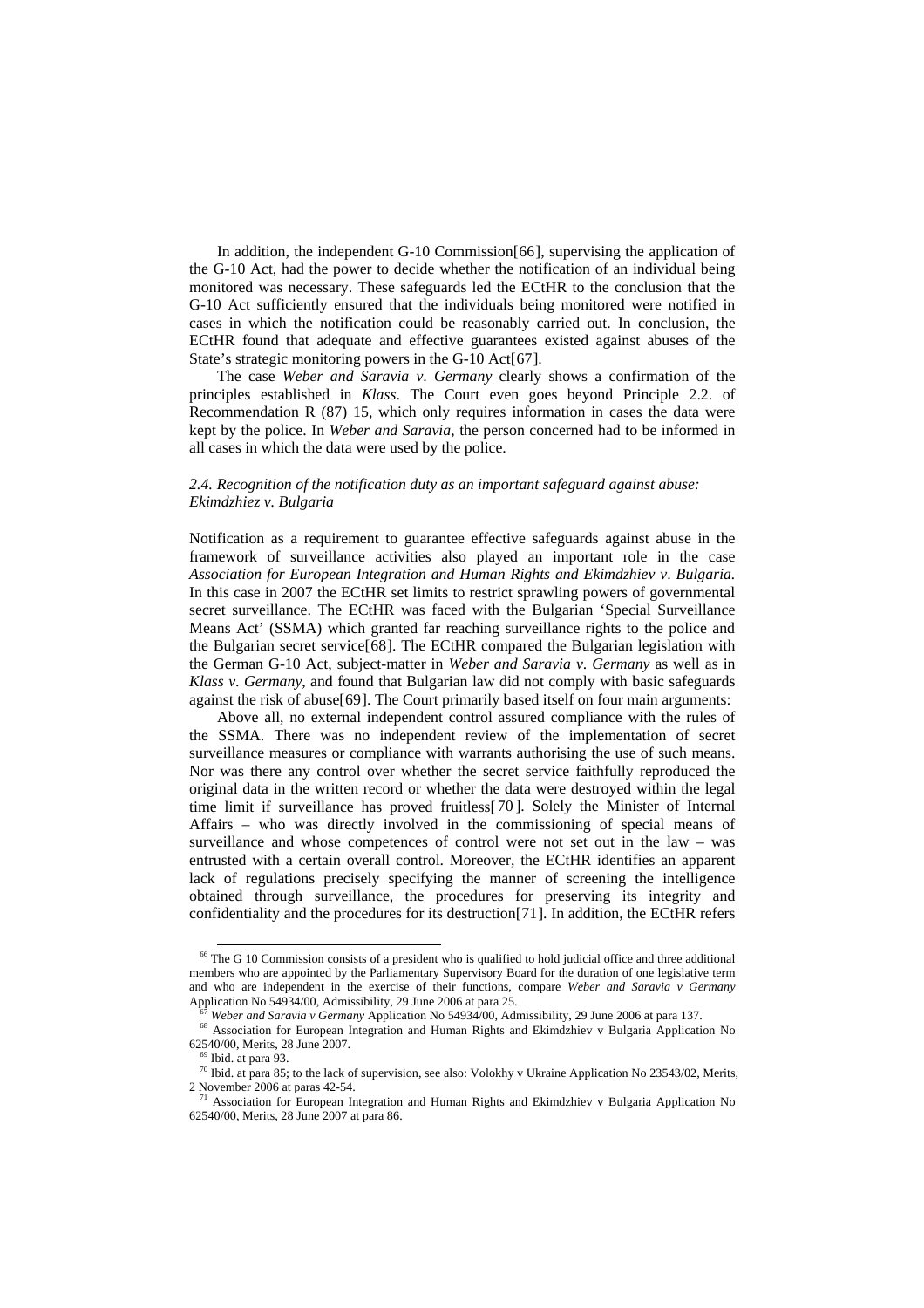to the transmission of data to third parties. It compares the Bulgarian legislation with the German G-10 Act and criticises the SSMA for not providing strict rules regulating the transmission of intelligence to other services, nor independent monitoring of those rules[[72](#page-12-0)].

Finally, with regard to the notification of the individuals the ECtHR underlines that safeguards must not only exist during the authorization procedure of surveillance, but also beyond the surveillance activities itself, in particular when they have ended[[73](#page-12-1)]. As a marked contrast to what the ECtHR postulated in former cases, Bulgarian law did not provide for any notification of the individual[[74](#page-12-2)]. It even explicitly prohibited the disclosure of information that a person had been subjected to surveillance, or that warrants had been issued for this purpose:

Finally, the Court notes that under Bulgarian law the persons subjected to secret surveillance are not notified of this fact at any point in time and under any circumstances. According to the Court's case-law, the fact that persons concerned by such measures are not apprised of them while the surveillance is in progress or even after it has ceased cannot by itself warrant the conclusion that the interference was not justified under the terms of paragraph 2 of Article 8, as it is the very unawareness of the surveillance which ensures its efficacy. However, as soon as notification can be made without jeopardising the purpose of the surveillance after its termination, information should be provided to the persons concerned '…'. Indeed, the German legislation in issue in the cases of Klass and Others and Weber and Saravia, '…', did provide for such notification '…'[[75](#page-12-3)].

The Court concludes that as a consequence of the Bulgarian SSMA, persons concerned of surveillance measures only discovered that they were subject of surveillance measures if they were subsequently prosecuted on the basis of the information collected during the surveillance or if there was a leak of information[[76](#page-12-4)]. It follows that they were unable to seek redress for interferences with their rights stemming from Article 8 ECHR.[77](#page-12-5) As a result, according to the ECtHR, 'Bulgarian law thus eschews an important safeguard against the improper use of special means of surveillance'[[78](#page-12-6)].

For the first time in its case-law related to the notification of individuals of a surveillance measure, with reference to the German legislation in *Klass* and in *Weber and Saravia*, the ECtHR directly requires that after the termination of surveillance, 'as soon as notification can be made without jeopardising the purpose of the measure', information should be provided to the persons concerned[[79](#page-12-7)]. Whereas in both German cases the Court was satisfied with the German notification duty, but did not directly require it, in *Ekimdzhiev v*. *Bulgaria*, it explicitly requests the Bulgarian authorities to provide for a similar instrument.

In addition to the violation of Article 8 ECHR caused by the missing notification duty, the Court also found an infringement of a procedural right for the purpose of Article 13 ECHR. Due to the lack of information of the surveillance measure, the applicants were deprived of the possibility to challenge the violation of their rights before a court. With regard to Article 13 ECHR, the court stipulated:

<span id="page-12-1"></span>

<span id="page-12-0"></span> $\frac{72}{73}$  Ibid. at para 89.<br> $\frac{73}{74}$  Ibid. at para 90.<br> $\frac{74}{75}$  Ibid.

<span id="page-12-2"></span>

<span id="page-12-3"></span> $\frac{76}{77}$  Ibid. at para 91.

<span id="page-12-7"></span><span id="page-12-6"></span><span id="page-12-5"></span><span id="page-12-4"></span><sup>78</sup> Ibid.

 $79$  Ibid. at para 90.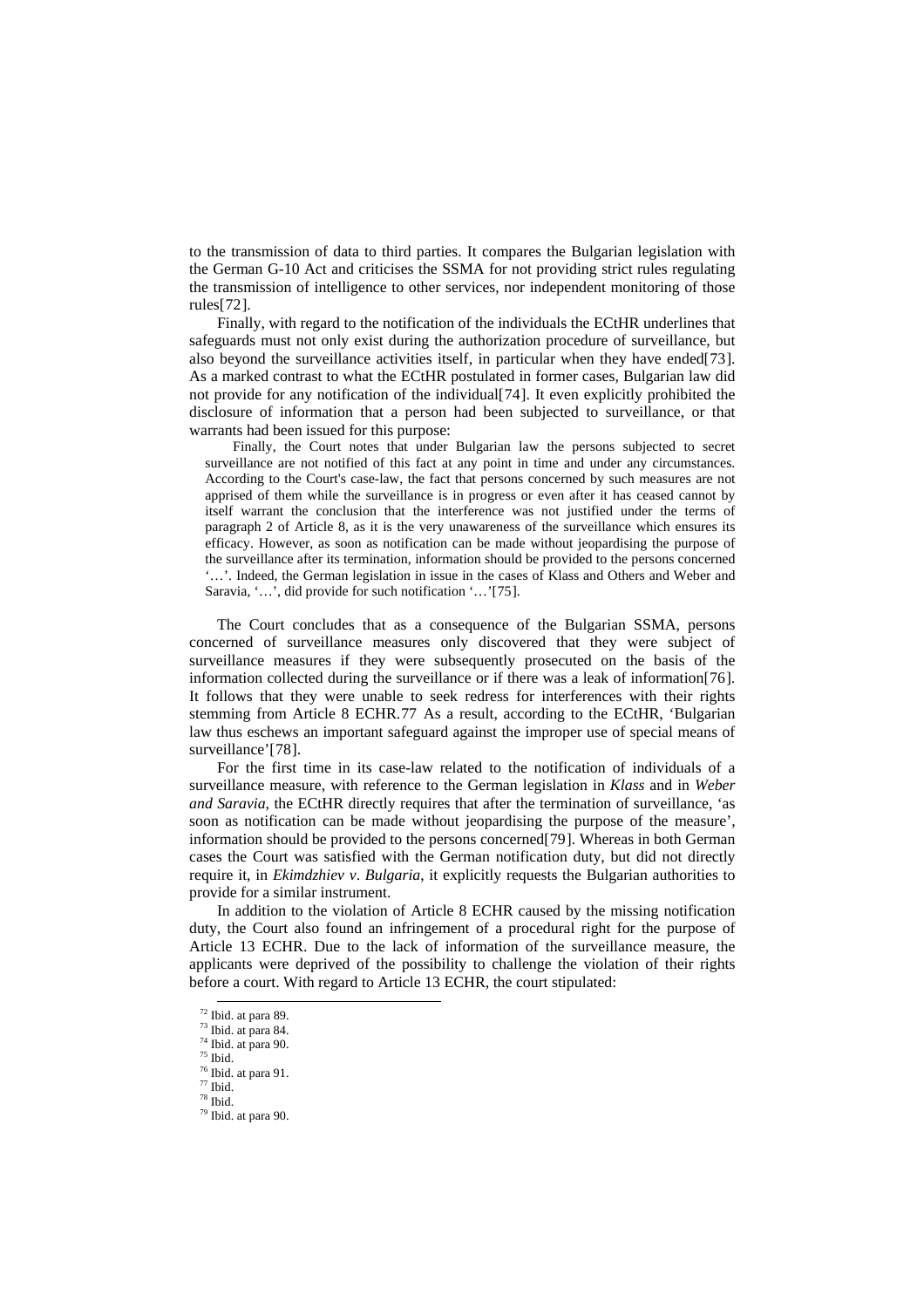It is obvious that when surveillance is ordered and while it is under way, no notification of the persons concerned is possible, as such notification would jeopardise the surveillance's effectiveness. They are therefore of necessity deprived of the possibility to challenge specific measures ordered or implemented against them. However, this does not mean that it is altogether impossible to provide a limited remedy – for instance, one where the proceedings are secret and where no reasons are given, and the persons concerned are not apprised whether they have in fact been monitored – even at this stage[[80](#page-13-0)].

Although the ECtHR recognizes the difficulty of notifying a person during a pending surveillance measure, it clearly insists on the possibility to seek redress in respect of the use of secret surveillance measures in their aftermath[[81](#page-13-1)].

As the applicant was unable to claim his rights in front of courts because Bulgarian law excluded the notification of the surveillance measure, the ECtHR additionally found a violation of Article 13 ECHR:

As regards the availability of remedies after the termination of the surveillance, the Court notes that, unlike the legislation in issue in *Klass and Others*, and *Weber and Saravia*, '…', the SSMA does not provide for notification of the persons concerned at any point in time and under any circumstances. On the contrary, in two judgments of 12 February and 15 May 2004 the Supreme Administrative Court held that the information whether a warrant for the use of means of secret surveillance had been issued was not to be disclosed. The second judgment stated that such information was classified '…'. It thus appears, that, unless criminal proceedings have subsequently been instituted or unless there has been a leak of information, a person is never and under no circumstances apprised of the fact that his or her communications have been monitored. The result of this lack of information is that those concerned are unable to seek any redress in respect of the use of secret surveillance measures against them[[82](#page-13-2)].

In brief, the Court held in the *Association for European Integration and Human Rights and Ekimdzhiev v*. *Bulgaria* case that the missing notification of the individual after surveillance has ended does not only violate Article 8 ECHR, but also Article 13 ECHR. The legal protection of the individual in surveillance cases and the obligation to be notified is thus considerably strengthened by the possibility to invoke Article 13 ECHR in addition to Article 8 ECHR. Due to the status of Article 13 ECHR as a procedural right, this possibility remains however limited to cases where the individuals concerned started subsequent legal proceedings.

The clear recognition of an (active) notification duty after surveillance measures have ended in the *Ekimdzhiev v*. *Bulgaria* case constitutes a remarkable development in the framework of the safeguards against abuse which are necessary in surveillance cases.

# *2.5. Specifications of the notification duty - The Kennedy case*

The question of whether another possibility to obtain an effective remedy, apart from the notification of the individual, satisfies the requirements of Article 8 ECHR was recently discussed in the case *Kennedy v*. *the United Kingdom*. The applicant, *Kennedy*, who suspected to be the subject of secret telephone tapping, challenged the alleged surveillance measures in front of the responsible British authority, the independent

<span id="page-13-1"></span><span id="page-13-0"></span> $\frac{80}{10}$  Ibid. at para 100.<br>  $\frac{81}{82}$  Ibid. at para 100-101.<br>  $\frac{82}{100}$  Ibid. at para 101.

<span id="page-13-2"></span>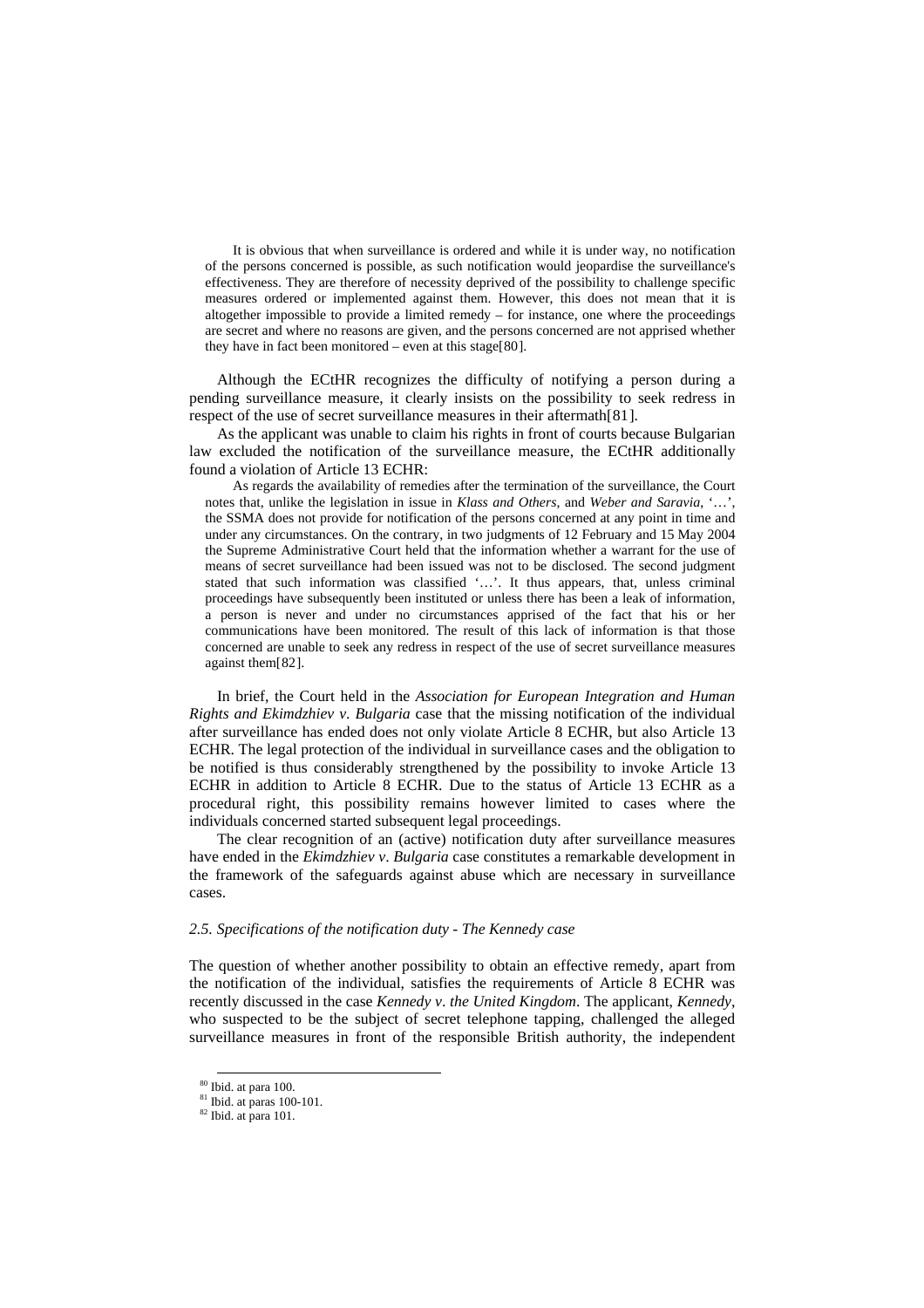Investigatory Powers Tribunal (IPT)[[83](#page-14-0)]. The IPT examined his case and came to the conclusion that 'no determination had been made in his favour in respect of his complaints', which left the question unanswered of whether there had been no interception or whether an interception took place but was lawful[[84](#page-14-1)]. In contrast to the German notification system in the cases of *Klass* and *Weber and Saravia*, the jurisdiction of the IPT did not depend on the notification of the individual. The IPT was obliged to examine every allegation brought by individuals assuming to be the subject of wrongful interference with their communications[[85](#page-14-2)]. The tribunal had, inter alia, access to secret material, the power to annul an interception order, require destruction of intercepted material and order compensation to be paid in cases of abuse[[86](#page-14-3)]. As the Court already indicated in *Klass*, the notification of the individual may represent one of several possibilities to guarantee an effective safeguard against abuse and an effective remedy:

'…' In the present case, the Court highlights the extensive jurisdiction of the IPT to examine any complaint of unlawful interception. Unlike in many other domestic systems (see, for example, the G 10 Law discussed in the context of *Klass and Others* and *Weber and Saravia*, '…'), any person who suspects that his communications have been or are being intercepted may apply to the IPT '…'. The jurisdiction of the IPT does not, therefore, depend on notification to the interception subject that there has been an interception of his communications[[87](#page-14-4)].

The establishment of an independent and accessible authority vested with considerable powers responsible for the review of surveillance measure may also satisfy these requirements:

The Court emphasises that the IPT is an independent and impartial body, which has adopted its own rules of procedure. The members of the tribunal must hold or have held high judicial office or be experienced lawyers '…'. In undertaking its examination of complaints by individuals, the IPT has access to closed material and has the power to require the Commissioner to provide it with any assistance it thinks fit and the power to order disclosure by those involved in the authorisation and execution of a warrant of all documents it considers relevant '…'. In the event that the IPT finds in the applicant's favour, it can, *inter alia*, quash any interception order, require destruction of intercept material and order compensation to be paid '…'. The publication of the IPT's legal rulings further enhances the level of scrutiny afforded to secret surveillance activities in the United Kingdom '…'[[88](#page-14-5)].

Considering these arguments, the ECtHR specifies the details of the requirement to notify individuals subjected to surveillance measures. While the Court seems to be favourable of an active notification duty (the authority carrying out the surveillance must inform the persons concerned ex-post of the measure) such as in the cases *Klass*, *Weber and Saravia* and *Ekimdzhiev*, the *Kennedy* case shows that also an alternative to

<span id="page-14-0"></span><sup>83</sup> The Investigatory Powers Tribunal (IPT) was established under section 65(1) Regulation of Investigatory Powers Act 2000 (RIPA) to hear allegations by citizens of wrongful interference with their communications as a result of conduct covered by RIPA. Members of the tribunal must hold or have held high judicial office or be a qualified lawyer of at least ten years` standing. Any person may bring a claim before the IPT and, save for vexatious or frivolous applications, the IPT must determine all claims brought before it (sections 67(1), (4) and (5) RIPA), compare *Kennedy v the United Kingdom*, Application no. 26839/05, judgement of

<span id="page-14-4"></span><span id="page-14-3"></span><span id="page-14-2"></span><span id="page-14-1"></span><sup>18</sup> May 2010, at para 75.<br><sup>84</sup> *Kennedy v the United Kingdom* Application No 26839/05, Merits, 18 May 2010.<br><sup>85</sup> Ibid. at para 167.<br><sup>87</sup> Ibid. <sup>87</sup> Ibid.

<span id="page-14-5"></span>

<sup>88</sup> Ibid.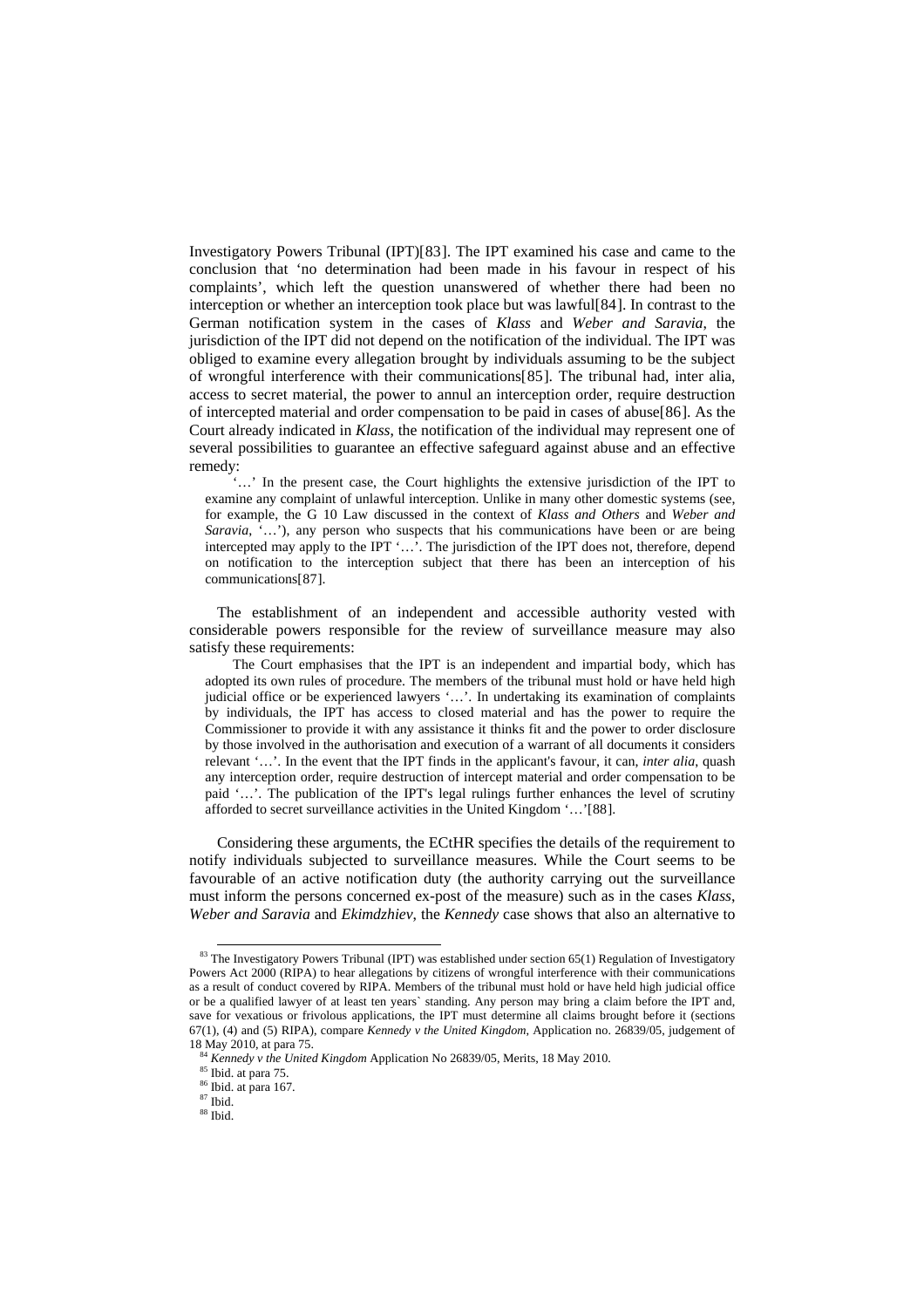the notification duty is possible. The establishment of an independent tribunal responsible for examining every allegation brought by individuals assuming to be the subject of wrongful interference with their rights, satisfies also the requirements of Article 8 ECHR. In the view of the ECtHR, it is essential that the individual has the possibility, in one way or another, to obtain information on possible surveillance measures ordered against him.

# *2.6. The use of a Global Positioning System (GPS) and the notification of the individual in Uzun*

As was outlined above, the ECtHR seems to proceed increasingly often on the assumption that, as a matter of course, the notification of the individual of the surveillance measure constitutes an important safeguard against abuse. Therefore, the notification of the individual plays an important role, in particular as regards the use of new techniques for surveillance. Information technologies permit the surveillance of individuals in a faster and more efficient way than the traditional surveillance measures relying on the physical presence of undercover agents.

In the recent case *Uzun v*. *Germany*, the question arose whether the use of a Global Positioning System (GPS)[[89](#page-15-0)] to track the movements of suspects in the public sphere interferes with Article 8 ECHR and, if it interferes, whether the subsequent notification of the targeted individual was necessary[[90](#page-15-1)]. The applicant, Mr. *Uzun*, was suspected of having participated in bomb attacks for which an organisation pursuing the armed combat of the Red Army Fraction had claimed responsibility. For surveillance purposes, a GPS receiver had been built into the car of the applicant's suspected accomplice to observe his and *Uzun*'*s* movements. The data collected via GPS surveillance were later used in trial against both. The Court argues that, although the GPS surveillance 'is by its very nature to be distinguished from other methods of visual or acoustical surveillance which are, as a rule, more susceptible of interfering with a person's right to respect for private life, because they disclose more information on a person's conduct, opinions or feelings', the systematic collection and storage of data disclosing the whereabouts and movements of a person, amounted nonetheless to an interference[[91](#page-15-2)]. The data were further used to establish patterns on the applicant's movements. The Court however accepts that, in contrast to visual or acoustical means of surveillance, the foreseeability requirement in cases in which the authorities made use of a GPS is less strict. Therefore, the requirement to have the surveillance measure previously ordered by a judge was found not to be necessary when using a GPS for surveillance purposes for a short time (less than one month). In this case, the Court agrees that it was sufficient if only the prosecution ordered a suspect's surveillance via GPS[[92](#page-15-3)]. As the interference provoked trough the GPS monitoring was found less infringing with the rights of an individual as other means of surveillance, the question

<span id="page-15-0"></span><sup>&</sup>lt;sup>89</sup> GPS is defined as 'a radio navigation system working with the help of satellites. It allows the continuous location, without lapse of time, of objects equipped with a GPS receiver anywhere on earth, with a maximum tolerance of 50 metres at the time. It does not comprise any visual or acoustical surveillance. As opposed to transmitters, its use does not necessitate the knowledge of where approximately the person to be located can be found.', compare  $Uzun$  v Germany Application No 35623/05, Merits, 2 September 2010 at para 13.<br><sup>90</sup>  $Uzun$  v Germany Application No 35623/05, Merits, 2 September 2010 at paras 41-53.<br><sup>91</sup> Ibid. at para 52.<br><sup>92</sup> Ibid. at

<span id="page-15-1"></span>

<span id="page-15-3"></span><span id="page-15-2"></span>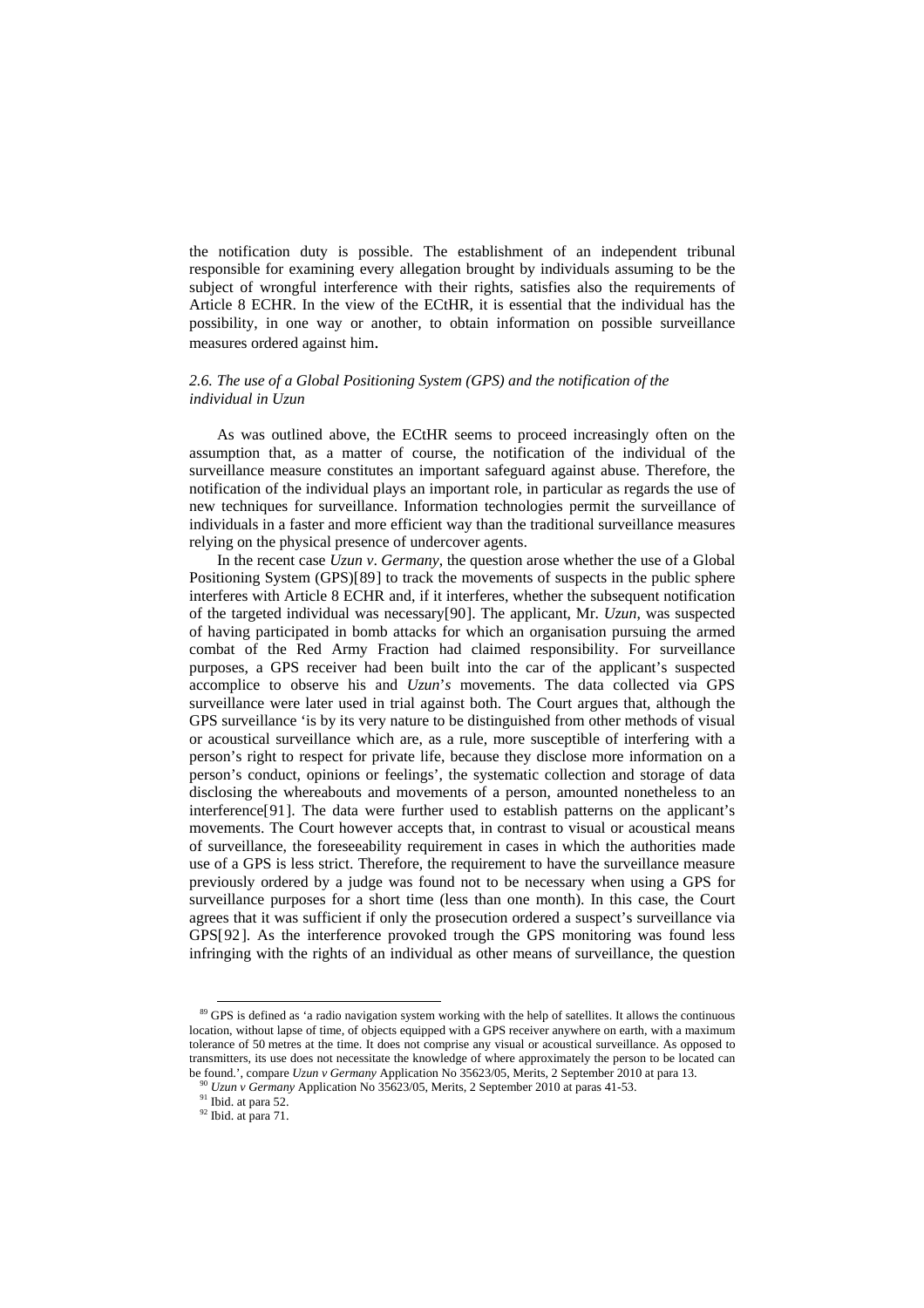arose whether the person concerned had to be nonetheless informed of the surveillance measure.

In this regard, the Court however notes that other safeguards, such as judicial review, the possibility to exclude evidence obtained from an illegal GPS surveillance and a provision ensuring the respect of the proportionality principle, must have been in place before the surveillance via GPS can be ordered[ [93](#page-16-0) ]. In this context, the Strasbourg Court refers to the German Criminal Code which provided for the information of the person under surveillance 'as soon as this is possible without endangering the purpose of the investigations, public safety, life and limb of another person or the possible further use of an undercover agent involved in the measure' and concludes that this provision constituted a sufficient protection against abuse:

The Court considers that such judicial review and the possibility to exclude evidence obtained from an illegal GPS surveillance constituted an important safeguard, as it discouraged the investigating authorities from collecting evidence by unlawful means. '…' Moreover, Article 101 § 1 of the Code of Criminal Procedure contained a further safeguard against abuse in that it ordered that the person concerned be informed of the surveillance measure he or she had been subjected to under certain circumstances '…'[[94](#page-16-1)].

In conclusion, although the Strasbourg Court deems the surveillance via GPS to be a rather small infringement of Article 8 ECHR, it does not abstain from the notification requirement.

## *2.7. Limitations of the notification duty - the Mosley case*

Another interesting aspect of notification duties after having been the victim of secret recording was recently subject to the case *Mosley v*. *the United Kingdom*. The newspaper *News of the World* published clandestinely filmed video footage and photos in their print issue as well as on their webpage showing the applicant, Mr. *Mosley*, during sexual activities. The article alleged that his activities were related to sexual Nazi role-plays. He claimed damages in front of domestic UK courts for the privacy infringements and obtained GBP 60,000. However, the applicant brought legal proceedings before the ECtHR, claiming that despite the money granted to him, he remained a victim of the violation of Article 8 ECHR, because the UK did not provide for a legal duty of the press to inform persons concerned in advance of the publication of material concerning their private life. A pre-notification by the newspaper of the planned publication would have given him the possibility to ask for an interim injunction and prevent the publication.

Thus, the main question of this case was whether Article 8 ECHR entails a positive obligation requiring a pre-notification duty in order to ensure effective protection of the right of respect for private life[[95](#page-16-2)]. This right, enshrined in Article 8 ECHR, had therefore to be balanced against the right to freedom of expression stipulated in Article 10 ECHR. The Court first considered that damages in general represent an effective remedy for violations of the right to respect for private life by the press:

The Court further observes that, in its examination to date of the measures in place at domestic level to protect Article 8 rights in the context of freedom of expression, it has

<span id="page-16-2"></span>

<span id="page-16-1"></span><span id="page-16-0"></span><sup>&</sup>lt;sup>93</sup> Ibid. at paras 64-74, in particular at para 72.<br><sup>94</sup> Ibid. at para 72.<br><sup>95</sup> *Mosley v the United Kingdom* Application No. 48009/08, Merits, 10 May 2011 at para 121.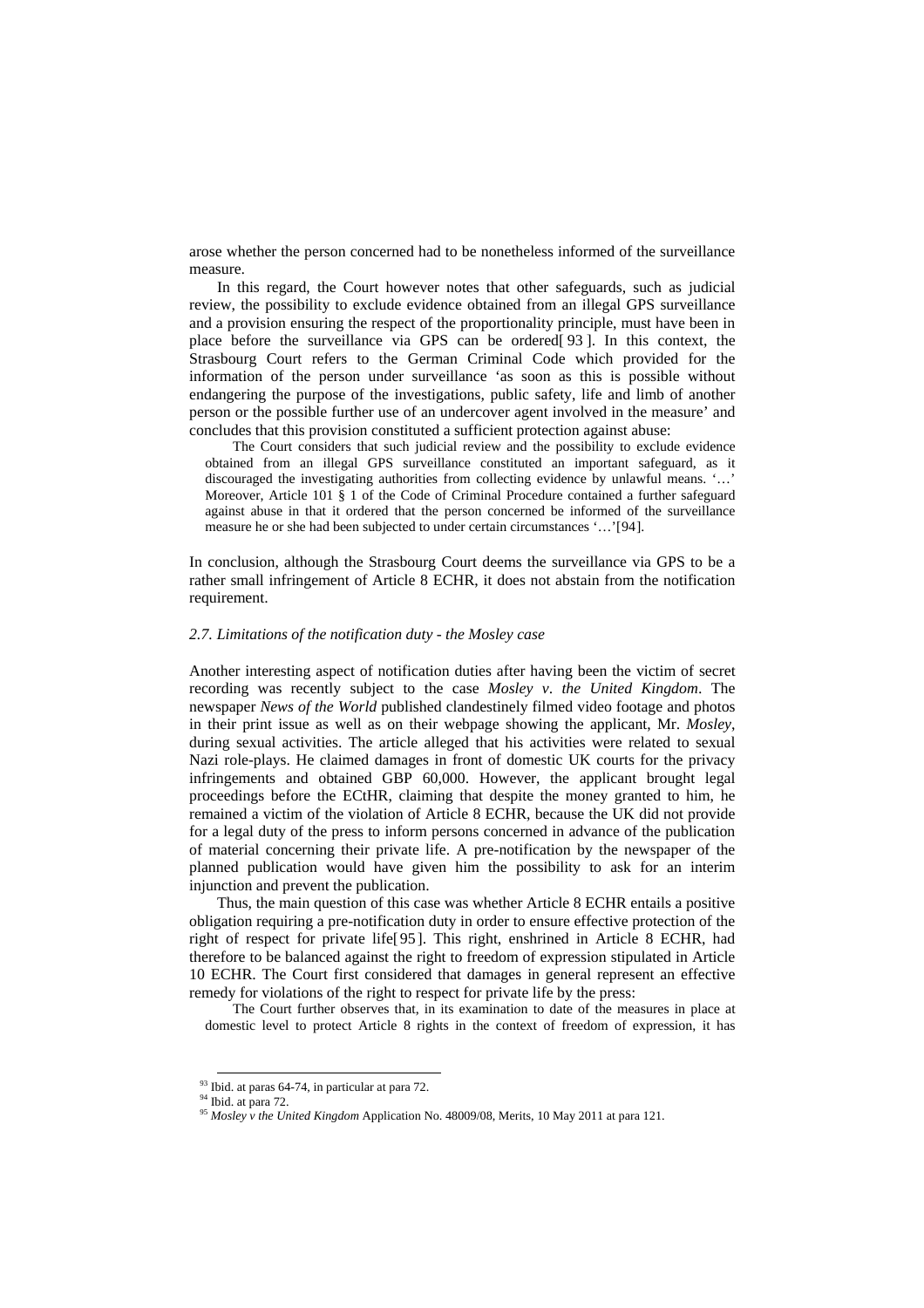implicitly accepted that *ex post facto* damages provide an adequate remedy for violations of Article 8 rights arising from the publication by a newspaper of private information '…'[[96](#page-17-0)].

However, there was no uniform approach of the other Member States as regards the pre-notification requirement, nor were there any jurisdiction or legal text requiring such a notification duty and the UK legislation corresponded to the instruments of the Council of Europe enacted so far in this context. Therefore, the margin of appreciation afforded to States was generally a wide one in respect of the measures states must put in place to protect the right to private life[[97](#page-17-1)].

Moreover, although in this particular case the information disclosed was highly private, this could not limit the margin of appreciation of the Member States, given that a pre-notification duty would also affect political reporting and serious journalism[[98](#page-17-2)]. In the UK several other measures to protect the private life had also been in place: a system of self-regulation had been established and persons concerned could institute civil court proceedings to claim damages and interim injunctions, if they were aware of the intended publication concerning their private life.

The Court further analysed the clarity and potential effectiveness of a prenotification duty. It conducted a hypothetic effectiveness test and considered that even if the pre-notification requirement had existed, it would have required 'some form of public interest'[[99](#page-17-3)], which could have served as an exception from the pre-notification duty to justify publication. In the present case, the newspaper relied on the belief that the sexual activities of Mr. Mosley were related to Nazi role-plays and thus they would have possibly been justified in the public interest [[100](#page-17-4)]. Moreover, even if a prenotification duty had been in place, the newspaper could have still chosen to circumvent it by publishing the article and the video without notifying Mr. *Mosley* and instead paying a possible sanction ex post[[101](#page-17-5)]. However, the hypothetic effectiveness test regarding the pre-notification duty carried out by the ECtHR raises some doubts on the application of this test in similar cases. Arguing that the notification duty does not represent an effective tool to balance the rights of individuals against the freedom of the press, because the press could circumvent the notification requirement by nonetheless publishing the relevant article and pay a fine subsequently, is not very persuasive. Alleging that a legal rule might not be effective because it is possible to break the rule (and pay a fine ex post) is a circular reasoning and would render any regulative provision unnecessary.

The Court further argues that fines or sanctions could be an effective tool to guarantee compliance with the pre-notification duty, but such fines 'would run the risk of being incompatible with the requirements of Article 10 of the Convention'[[102](#page-17-6)]. In the view of the Court, even if the publication at stake was of entertaining rather than educational nature, it nonetheless profited from the protection offered by Article 10 ECHR[[103](#page-17-7)]. Such protection may only 'cede to the requirements of Article 8 where the

<span id="page-17-1"></span><span id="page-17-0"></span><sup>&</sup>lt;sup>96</sup> Ibid. at paras 81 and 110.<br><sup>97</sup> Ibid. at paras 81 and 110.<br><sup>98</sup> Ibid. at para 126.<br><sup>99</sup> Ibid. at para 126.<br><sup>100</sup> Ibid. at para 128.

<span id="page-17-4"></span><span id="page-17-3"></span><span id="page-17-2"></span>

<span id="page-17-5"></span>

<span id="page-17-7"></span><span id="page-17-6"></span> $\frac{102}{103}$  Ibid. at para 129.<br>
103 Ibid. at para 131.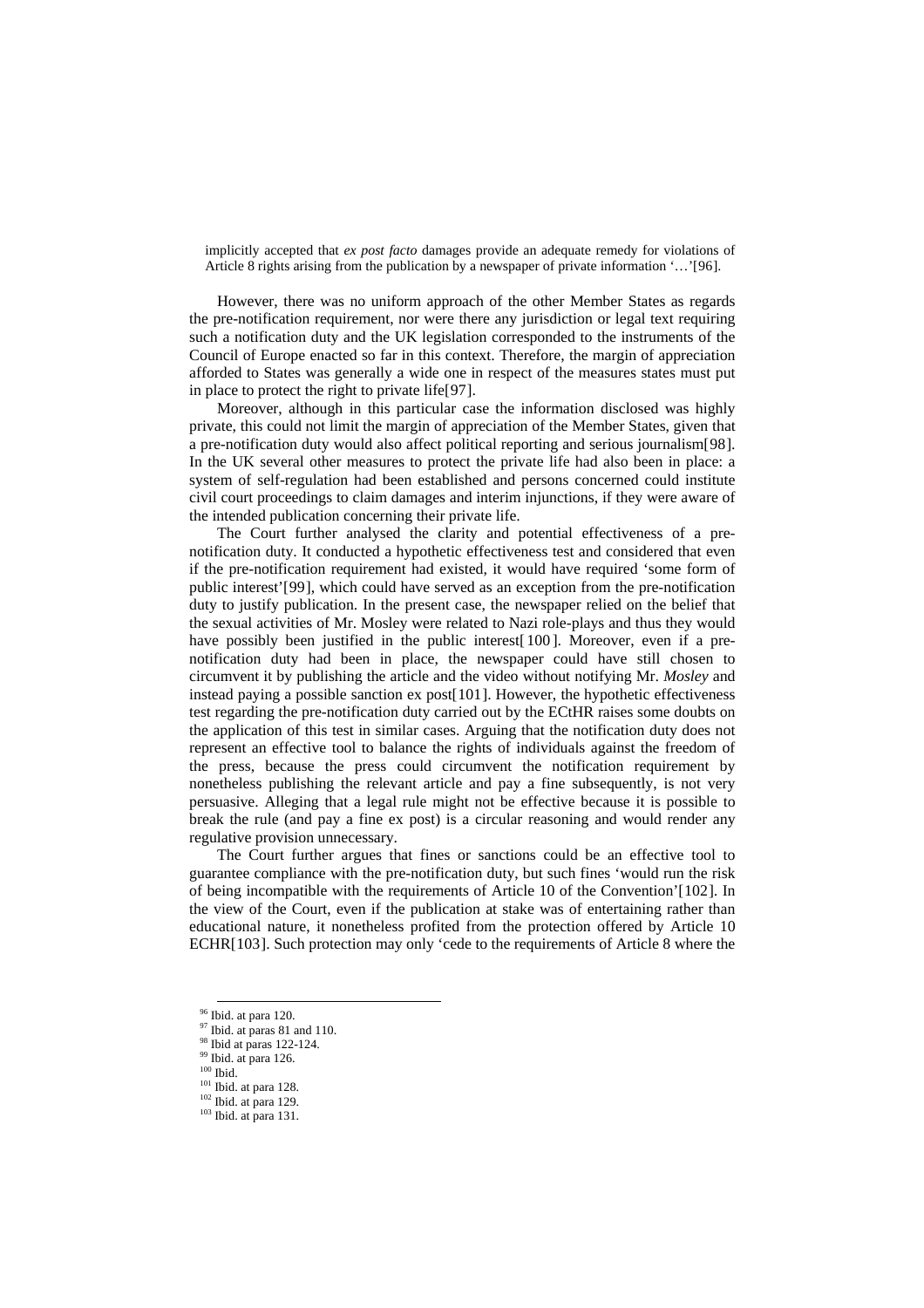information at stake is of a private and intimate nature and there is no public interest in its dissemination'[[104](#page-18-0)]. The Court concluded:

However, the Court has consistently emphasised the need to look beyond the facts of the present case and to consider the broader impact of a pre-notification requirement. The limited scope under Article 10 for restrictions on the freedom of the press to publish material which contributes to debate on matters of general public interest must be borne in mind. Thus having regard to the chilling effect to which a pre-notification requirement risks giving rise, to the significant doubts as to the effectiveness of any pre-notification requirement and to the wide margin of appreciation in this area, the Court is of the view that Article 8 does not require a legally binding pre-notification requirement '…'[[105](#page-18-1)].

Thus the Court found that the absence of a pre-notification requirement had not breached Article 8 ECHR.

Although the *Mosley* case is not directly linked to the question of surveillance by the state, it however concerns surveillance by private actors, in this case by journalists. It seems that the ECtHR gets increasingly sensitive as regards the rights of individuals to be informed about infringements of their private life, be it in the context of surveillance measures by the state or in the field of media (law). Comparable to the information requirement in EU law[ [106](#page-18-2) ], the ECtHR seems to proceed on the assumption that individuals should be in general informed about the information held on them. This information may nonetheless be subject to restrictions. Similar to Article 9 of the Directive 95/46, mentioned above, the Court provides in the *Mosley* case for an exemption for the processing of personal data for journalistic purposes. By doing so, the Court recognises the importance of the freedom of expression in conflicts between the protection of personal data and the freedom of expression and specifies in this way the exemption to the notification duty stipulated in Article 9 of Directive 95/46.

## **3. Conclusion**

Although the analysis of the ECtHR's case-law has revealed a continuous development towards the establishment of a notification duty after surveillance measures have ended, the EU, as well as many Member States, have not yet recognized this obligation in their respective legal frameworks. In ordinary data processing, Directive 95/46 already stipulates a notification requirement for individuals. This article has argued that in view of both, the ECtHR's case-law and the increasing surveillance techniques, the need to establish the notification duty also in a police and secret service context is absolutely essential. To underline this proposition, we conclude with four main theses which clearly illustrate that it is time for the EU and the Member States to recognise the notification duty as part of the ordinary criminal procedure in their respective legal frameworks.

• Notification is a general principle of human rights developed by the ECtHR.

<span id="page-18-0"></span>When considering the jurisprudence of the ECtHR in recent years, the Court has determined that it is necessary to establish an active notification duty to comply with

<span id="page-18-2"></span>

<span id="page-18-1"></span><sup>&</sup>lt;sup>104</sup> Ibid. at para 131.<br><sup>105</sup> Ibid. at para 132.<br><sup>106</sup> Article 11 of the Directive 95/46, OJ L 281/31, discussed above.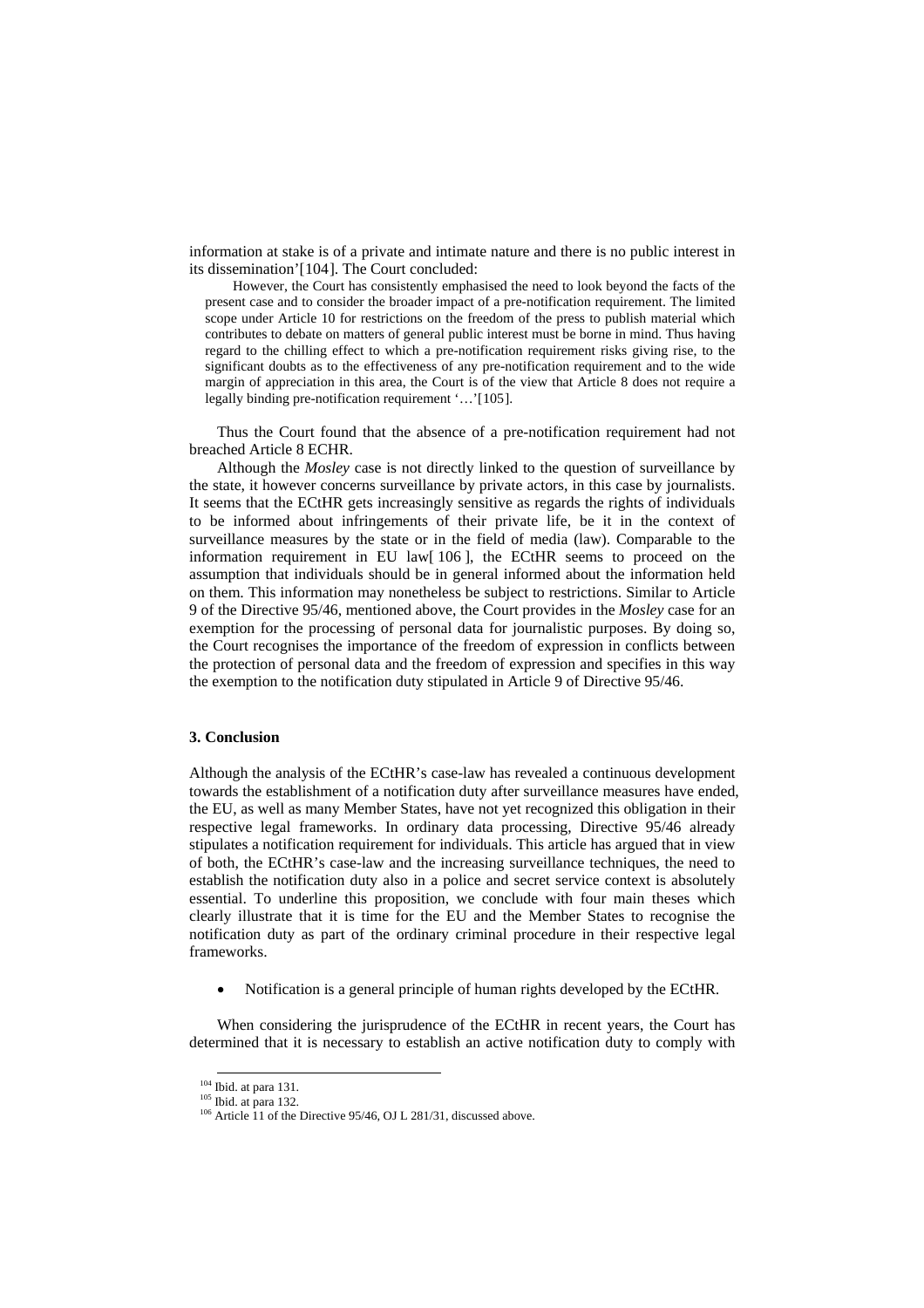Article 8 and 13 of the ECHR. Two important results could be observed. First, within the framework of Article 8 ECHR, the notification is seen as an important safeguard against abuse. Second, notification is also considered as an essential tool to guarantee an effective remedy to protect the individual in surveillance cases with regard to Article 13 ECHR.

In particular, the *Ekimdzhiev* case constitutes real progress in terms of the recognition of an active right of notification for individuals in surveillance cases. The Court argues that if the individual is not notified, he is unable to benefit from the protection offered by Articles 8 and 13 ECHR. In this case, the Court seems to have developed a new general principle of human rights derived from the respect of the ECHR. The exceptions from this principle, as formulated in the *Kennedy* and the *Mosley* cases, constitute important specifications. The *Kennedy* case clarifies that if a state does not require the notification, other safeguards enabling the individual to obtain information of surveillance measures have to be in place. *Mosley* establishes an exception for the press.

However, the question needs to be asked whether the *Kennedy* case, in which the ECtHR recognised an alternative to the information duty, is capable of responding to the challenges arising out of the use of new surveillance techniques. Measures such as data retention or 'fishing expeditions' by the police or the secret service increasingly target a greater number of individuals than the 'traditional' surveillance techniques. The storage of personal data in absence of an initial suspicion (for instance at Europol or in the framework of data retention), will also very likely lead to an increasing amount of individuals concerned by surveillance measures. The notification duty appears to be an effective tool to prevent misuse in this fast developing field. Considering these new wide ranging surveillance methods and the number of persons concerned, a tribunal similar to the one described in the *Kennedy* case appears to be nonetheless difficult to implement in practice. If each individual fearing to be subject of surveillance measures makes a complaint before specific tribunals and in each case, these tribunals would have to examine the case, many tribunals with regard to the different surveillance measures in place, would have to be established. In view of these rather practical problems, an automatic and active notification duty seems to be the best solution to comply with the notification requirement following from Articles 8 and 13 of the ECHR.

This understanding is also underlined by one of the first national decisions in Europe interpreting the case law of the ECtHR with regard to notification. The Belgian Constitutional Court in its recent judgement clearly emphasised that the information after the end of surveillance measures 'on request', is not sufficient to comply with Article 8 ECHR (and the Belgian Constitution). According to its understanding, only the active notification of individuals after surveillance measures guarantees compliance with the ECHR and assures that all targeted individuals are able to seek judicial redress after the termination of such measures.

In short, the analysis of the case-law of the ECtHR and its national interpretation has clearly shown the tendency to require the notification of the individual after surveillance has ended. Even if derogations from the notification duty are allowed, the general requirement to notify derives from the respect of Article 8 and 13 ECHR and can be seen as a general principle of human rights developed by the ECtHR in recent years.

• Principle 2.2 of Recommendation R 87 (15) must eventually be applied.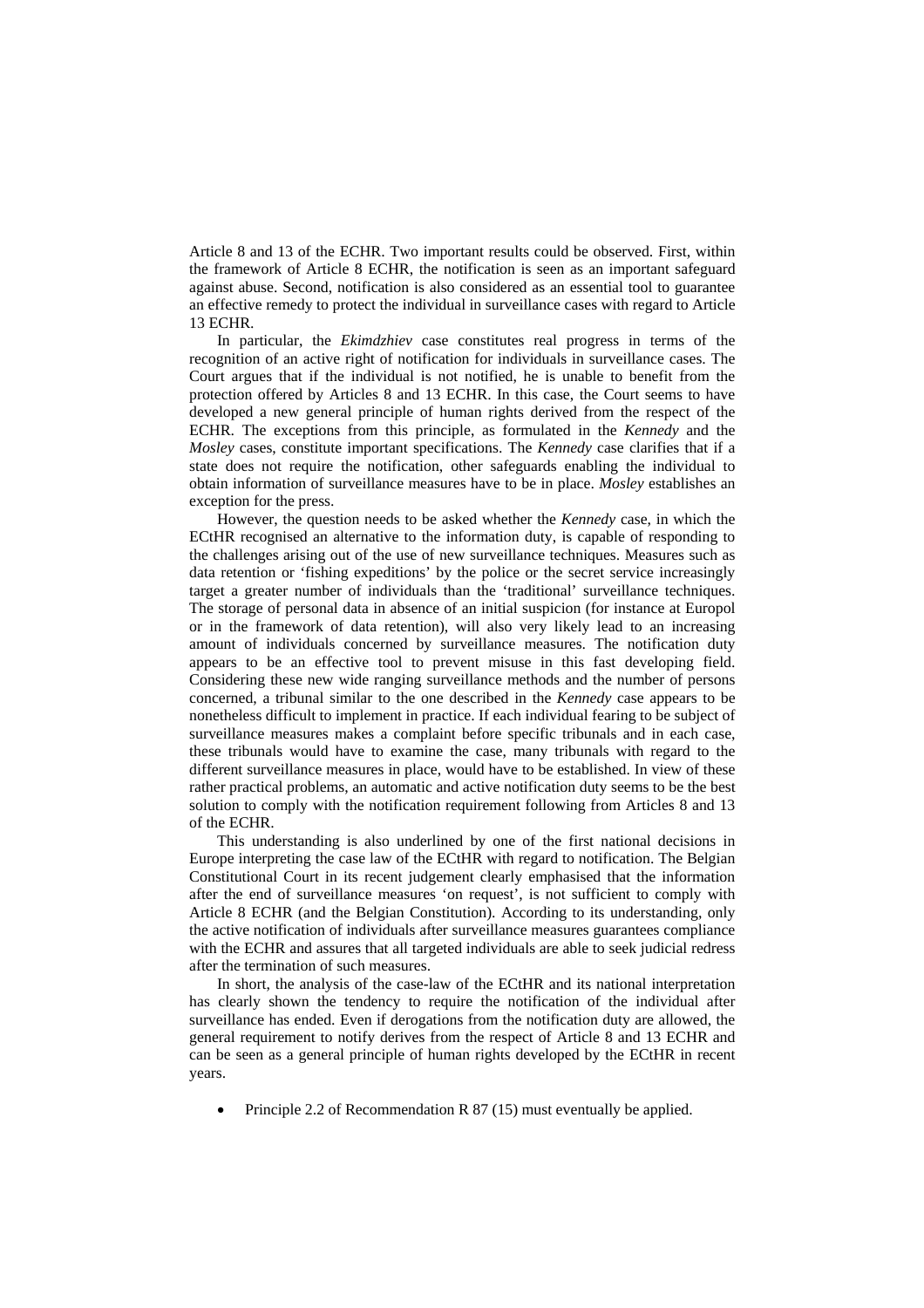When considering that Recommendation R 87 (15) established the notification duty already in 1987, the very hesitating and slow implementation of this requirement within the Member States and at EU-level is astonishing. If alleging malicious intentions, it seems that this right had been (intentionally) forgotten over the years. Now, considering the emphasis the ECtHR put on the notification duty in its recent case-law, states as well as the EU have to react. At national level, the German legislation and the recent Belgian Constitutional Court decision show that this right can be part of the ordinary criminal procedure and does not hinder successful investigations or surveillance. The qualms of states that this right may in fact help criminals to detect surveillance measures or ongoing investigations is reduced by the precaution that individuals have to be informed only if this information does not jeopardise (ongoing) investigations. But not only the Member States have to implement this principle, the EU must also adhere to the ECHR, in particular in respect of its planned accession. Therefore, the upcoming amendments of the EU-instruments in the former third pillar should be used to establish a general notification right also in the framework of EU law as a form of the normal criminal procedure – only this amendment would bring the EU law in line with the case-law of the ECtHR.

It is time to recognise the notification duty not only in the framework of Directive 95/46.

As the notification duty exists for all other forms of data processing (compare Directive 95/46) it is essential that the notification is also applicable to police and secret service related activities. The current diversified regulations regarding the notification requirement in the Member States are not adapted to the challenges arising out of the use of new very specific and sophisticated surveillance technologies such as the processing of data in relation to data retention or so called 'fishing expeditions'. Additionally, the general coherence of data protection law in the EU is another strong argument to bring surveillance related activities in line with Directive 95/46. The current revision of Directive 95/46 aims at harmonising the different applicable rules and lays emphasis on the inclusion of the rules on police and judicial cooperation within the scope of the new directive. The consistency of the notification requirement in ordinary, as well as police and secret service related data processing, would be an important contribution to the harmonisation of EU data protection law.

The *Mosley* case is an important specification of the notification duty.

As every legal rule has its exceptions, the ECtHR has recently increased its efforts to identify and narrow down the scope of this newly recognized notification duty. The non-application of the information requirement in press-related cases is in line with the exceptions as set out in Directive 95/46. This development illustrates how derogations from the notification duty are increasingly better formulated than a few years ago. As a consequence, more detailed exceptions shape the scope of the notification requirement and make room for the implementation of this duty in the EU as well as in the Member States. The latter actors can rely on already established case-law as well as legal acts specifying the concrete application of this right.

To conclude, the notification duty is a key element protecting against the misuse of surveillance techniques and the increasing monitoring of the society. The recognition